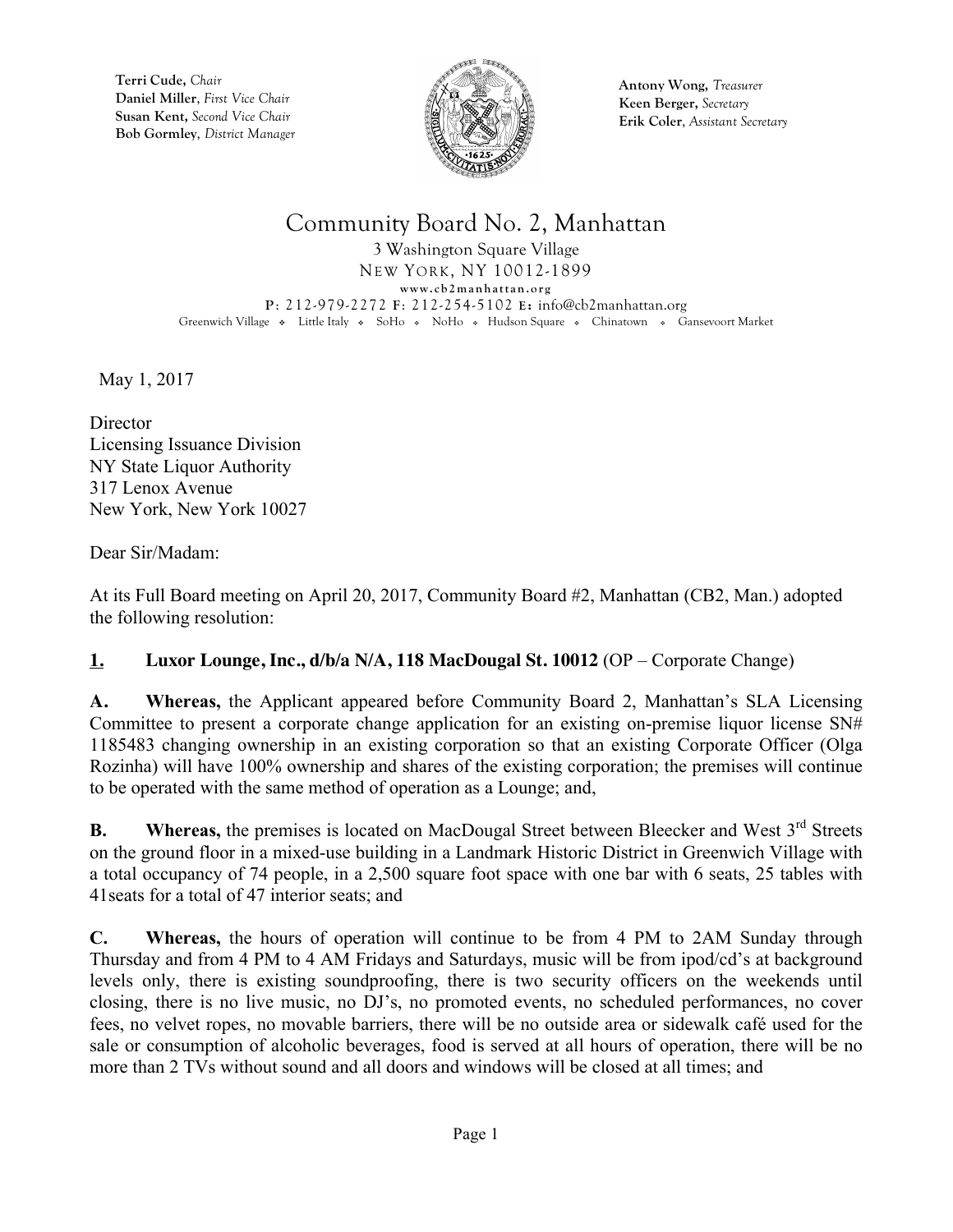**D. Whereas,** the Principle executed a stipulations agreement with CB2, Man. that they agreed would be attached and incorporated in to their method of operation on their SLA restaurant on-premise liquor license as follows:

- 1. Premise will be advertised and operated as a lounge.
- 2. The hours of operation will be from 4 PM to 2AM Sunday through Thursday and from 4 PM to 4 AM Fridays and Saturdays. All patrons will be cleared and no patrons will rema in after stated closing times.
- 3. The premises will not operate as a sports bar or allow any portion of the premises to be operated in such a manner.
- 4. The premises will have no more than 2 televisions and without sound.
- 5. The premises will not permit dancing.
- 6. The premises will not operate a backyard garden, sidewalk cafe or any outdoor area for commercial purposes or patron seating.
- 7. The premises will play quiet ambient-recorded background music only. No music will be audible in any adjacent residences at any time.
- 8. The premises will not have DJ's, live music, or promoted events.
- 9. The premises will close all doors and windows at all times. There will not be French doors, operable windows or open facades.

**THEREFORE BE IT RESOLVED** that CB2, Man. recommends **denial** of the corporate change application for the existing on-premise liquor license SN#1028435 for **Luxor Lounge, Inc., d/b/a N/A, 118 MacDougal St. 10012 unless** the statements the Applicant has presented are accurate and complete, and that those conditions and stipulations agreed to by the Applicant above are incorporated into the "Method of Operation" on the SLA On-Premise Liquor License.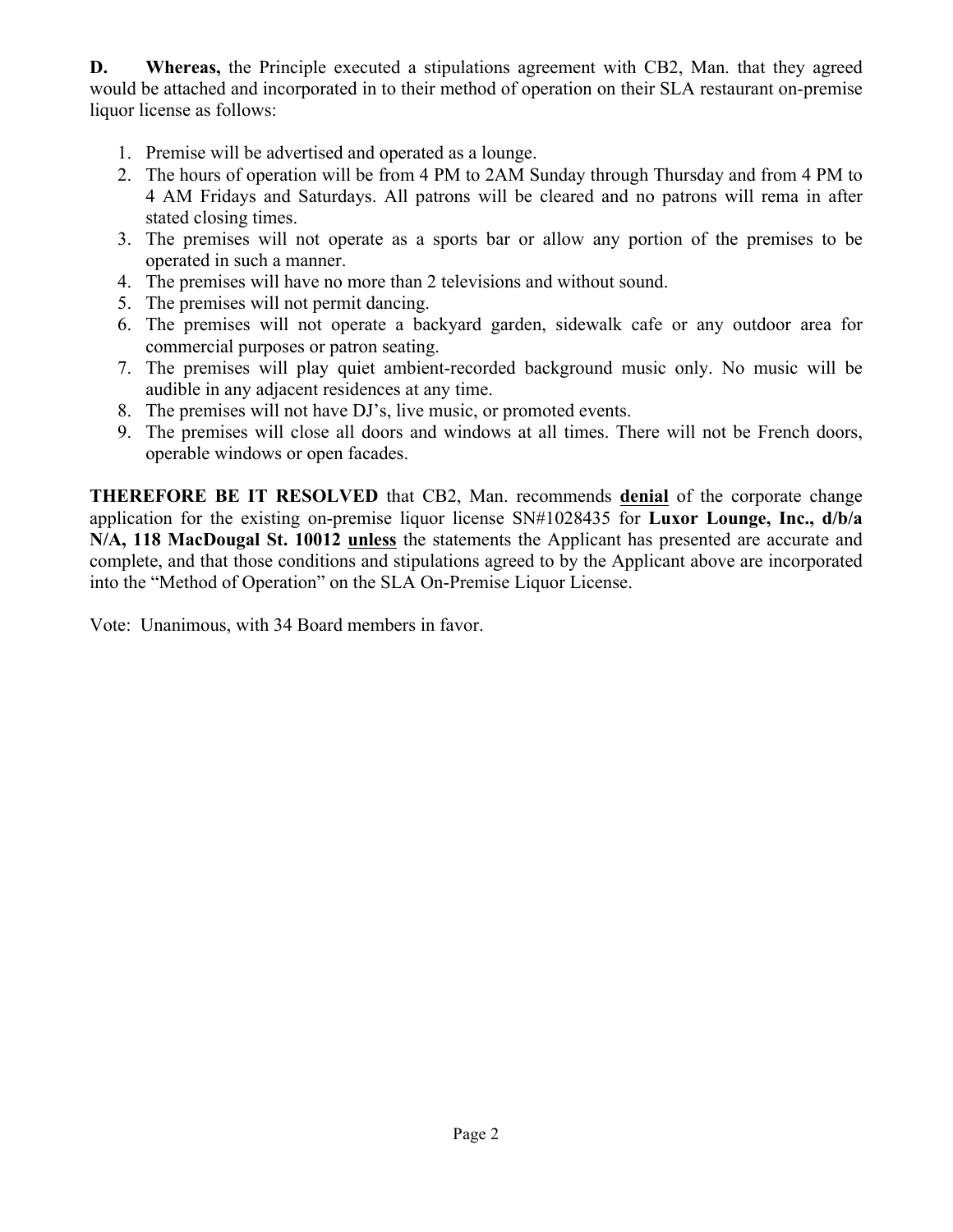

**Antony Wong,** *Treasurer* **Keen Berger,** *Secretary* **Erik Coler**, *Assistant Secretary*

## Community Board No. 2, Manhattan

3 Washington Square Village NEW YORK, NY 10012-1899 **www.cb2manhattan.org P**: 212-979-2272 **F**: 212-254-5102 **E:** info@cb2manhattan.org Greenwich Village • Little Italy • SoHo • NoHo • Hudson Square • Chinatown • Gansevoort Market

May 1, 2017

**Director** Licensing Issuance Division NY State Liquor Authority 317 Lenox Avenue New York, New York 10027

Dear Sir/Madam:

At its Full Board meeting on April 20, 2017, Community Board #2, Manhattan (CB2, Man.) adopted the following resolution:

#### **2. Coriander Factory Inc., d/b/a Bo Caphe, 222 Lafayette St. South Store 10012** (Alteration Application)

**A. Whereas,** the applicant and his attorney appeared before CB2's SLA Committee for the purpose of seeking an alteration to an existing liquor license to open its storefront façade and increase the number of tables and patron seats within the storefront while continuing to operate a restaurant serving French Vietnamese fare within a 1,030 sq. ft. storefront premises on the ground floor of a mixed-use, six-story building on Lafayette Street between Spring and Kenmare Streets just across the street from Petrosino Square; and,

**B. Whereas**, the restaurant has been open and operated for approximately two years and when the operator originally appeared before CB2 Man. for its Restaurant Wine license in 2014 there was significant community opposition to the licensing of these premises, the storefront premises having previously to 2014 been occupied and operated as a "Subway" sandwich shop and never previously licensed for the service of alcohol, this particular storefront premises also being the last storefront running along the west side of Petrosino Square that has not been licensed for the service of alcohol over the last 10 years; and,

**C. Whereas**, over the objection of CB2, Man. in 2014 the operator also renovated the storefront premises by installing bi-folding French style doors that opened up the entire interior of the business to the public sidewalk and moved forward with a sidewalk café where none had previously existed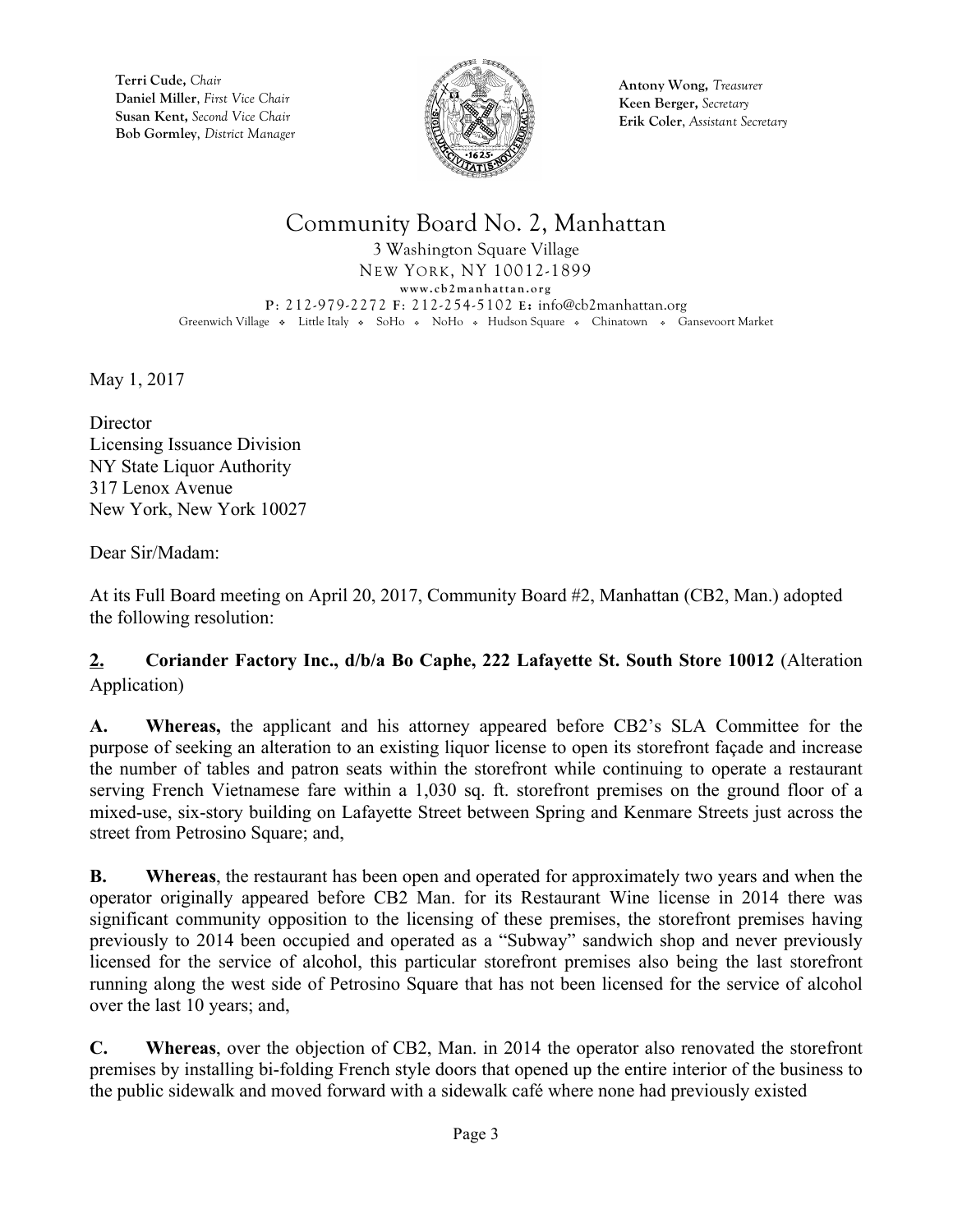knowing that, with counsel present and guiding him through the process these significant impacts on the community of the open façade and outdoor dining would not be subject to the 500 foot rule or the public interest standard; and,

**D. Whereas**, despite such opposition to the licensing of these particular premises in 2014 and a recommendation from CB2, Man. to deny the Restaurant Wine license in 2014, the license was permitted by the SLA as the license sought at that time was for Beer and Wine and not subject to the 500 foot rule; and

**E. Whereas**, in December/2016 the applicant presented an application to upgrade his Restaurant Wine license to a full on-premise license subject to the 500 ft. rule, the recommendation from CB2, Man. at that time being negative and to deny the upgrade application for the reasons stated within a resolution presented to the NYS SLA in December/2016; and,

**F. Whereas**, the instant application seeks to obtain approval of an open façade two years after it was constructed, on its own motion, without permission and over the strenuous objection of CB2 Man. this application seeking only to try to establish conformity with the 500 ft. rule while its upgrade application is still pending before the NYS SLA; and,

**G. Whereas**, the additional seats sought to be added are also objectionable, those seats facing out from the open façade to the public sidewalk, exacerbating the impact of the open façade facing the public sidewalk and park across the street; and,

**H. Whereas**, the surrounding area around Petrosino Square is already greatly saturated with liquor licenses, there being many taverns, bars, cafes, restaurants and other late night establishments already existing in this area, with 18 existing on premise licenses within 500 ft. of the subject premises, 38 existing on premise licenses within 750 ft. of the subject premises, with 3 additional on premise license pending with the NYS Liquor Authority, without even including the vast numbers of eating and drinking establishments in the area holding beer and wine licenses, this particular café serving Vietnamese fare not being unique in lower Manhattan or serving a public interest for the surrounding community already greatly saturated with liquor licenses and eating and drinking establishments in contrast to an ever increasing, on-going need for other supplemental business services in the area designed to service the local community;

**THEREFORE BE IT RESOLVED** that CB2, Man. recommends **denial** for **Coriander Factory Inc., d/b/a Bo Caphe, 222 Lafayette St. South Store 10012** on its application seeking an alteration to its existing license.

**THEREFORE BE IT FURTHER RESOLVED** that should this application be considered by the SLA, CB2, Man. respectfully requests that this item be Calendared to appear before the Full Board of the SLA.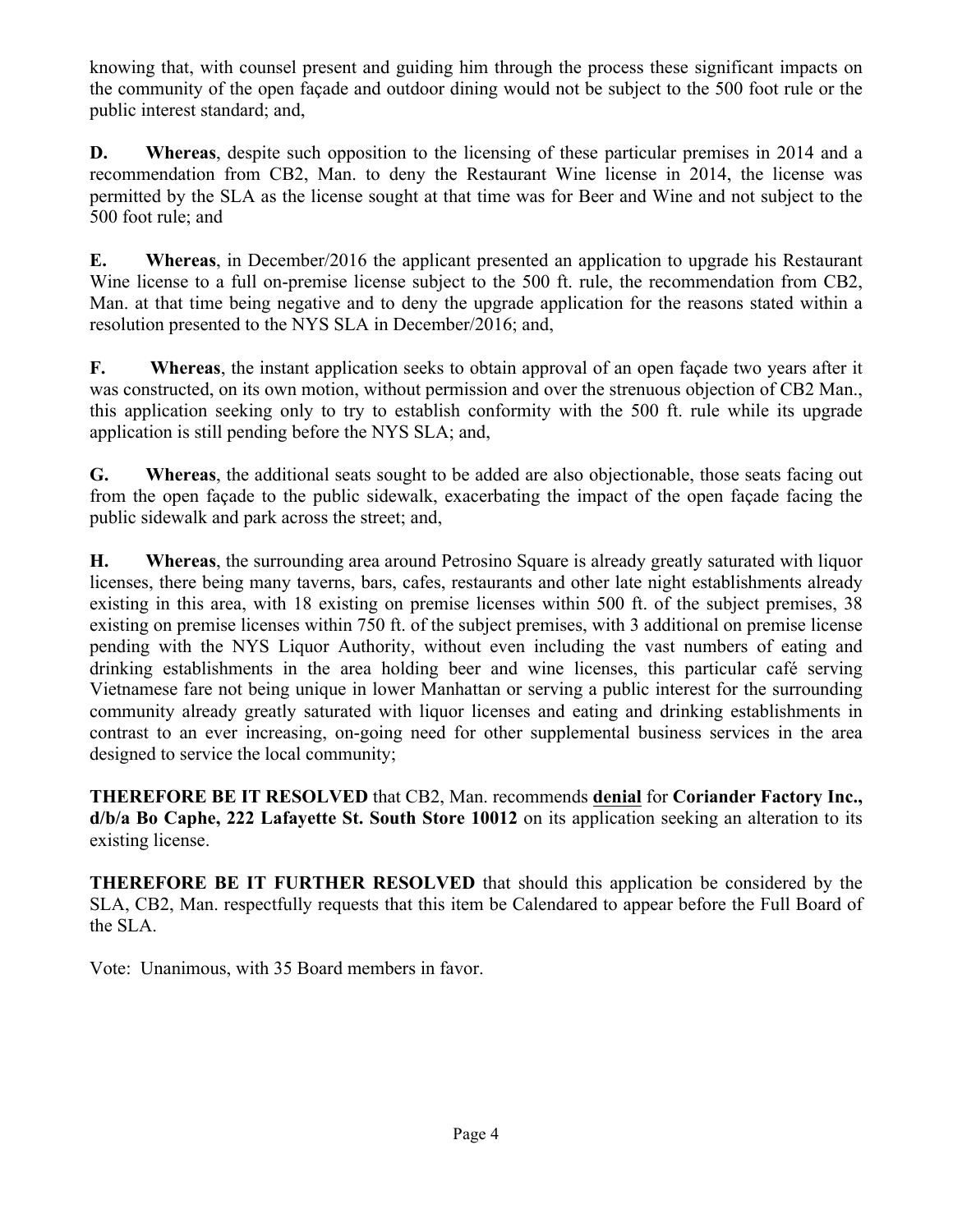

**Antony Wong,** *Treasurer* **Keen Berger,** *Secretary* **Erik Coler**, *Assistant Secretary*

# Community Board No. 2, Manhattan

3 Washington Square Village NEW YORK, NY 10012-1899 **www.cb2manhattan.org P**: 212-979-2272 **F**: 212-254-5102 **E:** info@cb2manhattan.org Greenwich Village • Little Italy • SoHo • NoHo • Hudson Square • Chinatown • Gansevoort Market

May 1, 2017

**Director** Licensing Issuance Division NY State Liquor Authority 317 Lenox Avenue New York, New York 10027

Dear Sir/Madam:

At its Full Board meeting on April 20, 2017, Community Board #2, Manhattan (CB2, Man.) adopted the following resolution:

#### **3. Gino Sorbillo Bowery, 334 Bowery 10012** (RW – Restaurant/Pizzeria)

**A. Whereas**, the applicant and his attorney appeared before Community Board 2, Manhattan's SLA Licensing Committee to present an application to the Liquor Authority for a new Restaurant Wine license to operate a Restaurant specializing in Pizza Napolitano within a ground floor storefront located in a eight-story mixed-use building (Circa 1909) located on the Bowery between Bond and Great Jones Streets in Noho; and

**B. Whereas**, the premises was previously operated as a Pizzeria Restaurant known as Forcella with a Restaurant Wine license, the applicant is not planning to make any significant changes to the interior or exterior of the premises, the method of operation being consistent with the prior operation of the storefront premises for eating and drinking, there being a letter of no objection presented permitting such use and occupancy thereat; and

**C. Whereas**, the storefront premises is approximately 2,800 Sq. ft. (2,200 Sq. ft. ground floor restaurant and 800 Sq. Ft. basement, the basement not being for patron uses), there is a full service kitchen with existing Pizza oven, two patron bathrooms, one bar with 7 patron seats and 12 tables with 46 patron table seats for a total patron seating capacity at 53, there will be a sidewalk café with 5 tables and 10 seats but no other outdoor areas for patrons; and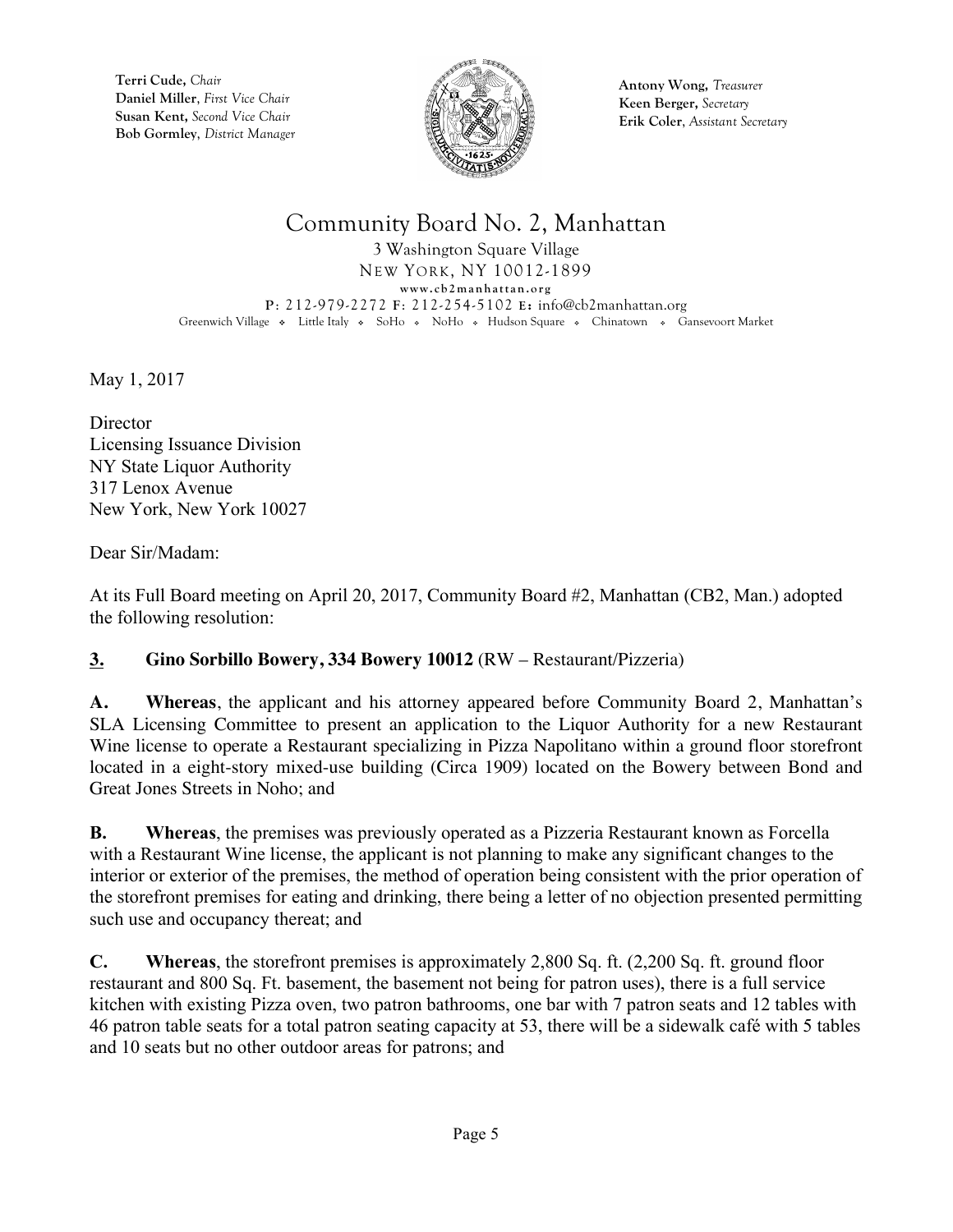**D. Whereas**, the hours of operation will be from 12 PM to 12 AM Sunday through Saturday, there will be no TVs, music will be quiet background only consisting of music from ipod/cd's (i.e. no active manipulation of music – only passive prearranged music), all doors and windows will be closed by 10 PM, the sidewalk café will close by 11 PM every night and there will be no d.j., no promoted events, no private parties, no scheduled performances or cover fees, no velvet ropes, no movable barriers; and,

**E. Whereas**, the applicant executed a stipulations agreement with CB2, Man. that they agreed would be attached and incorporated in to their method of operation on their Restaurant Wine license and the stipulations are as follows:

- 1. The premises will be advertised and operated as a Pizzeria Restaurant.
- 2. The hours of operation will be from 12 PM to 12 AM Sunday through Saturday.
- 3. The premises will not operate as a lounge, tavern or sports bar or allow any portion of the premises to be operated in such a manner.
- 4. The premises will have no televisions.
- 5. The premises will not permit dancing.
- 6. The sidewalk cafe will close by 11 PM every night.
- 7. There will be sandwich boards or A-Frames on the public sidewalk.
- 8. The premises will play quiet ambient recorded background music only.
- 9. The premises will not have DJ's, live music, promoted events, any event where a cover fee is charged or any scheduled performances.
- 10. The operator will not install French doors, operable windows or open facades and will close at existing doors and windows by 10 PM every night.
- 11. There will be no pitchers of beer and no all you can eat/drink specials or boozy brunches; and

**F. Whereas**, this application being for the service of Beer and Wine only and thus not subject to the 500 Foot Rule;

**THEREFORE BE IT RESOLVED** that CB2, Man. recommends **denial** of the Restaurant Wine application to **Gino Sorbillo Bowery, 334 Bowery 10012 unless** the statements of the applicant as presented to CB2 are accurate and complete, and that those conditions and stipulations agreed to by the applicant relating to the above-stated stipulations are incorporated into the "Method of Operation" on the Restaurant Wine License.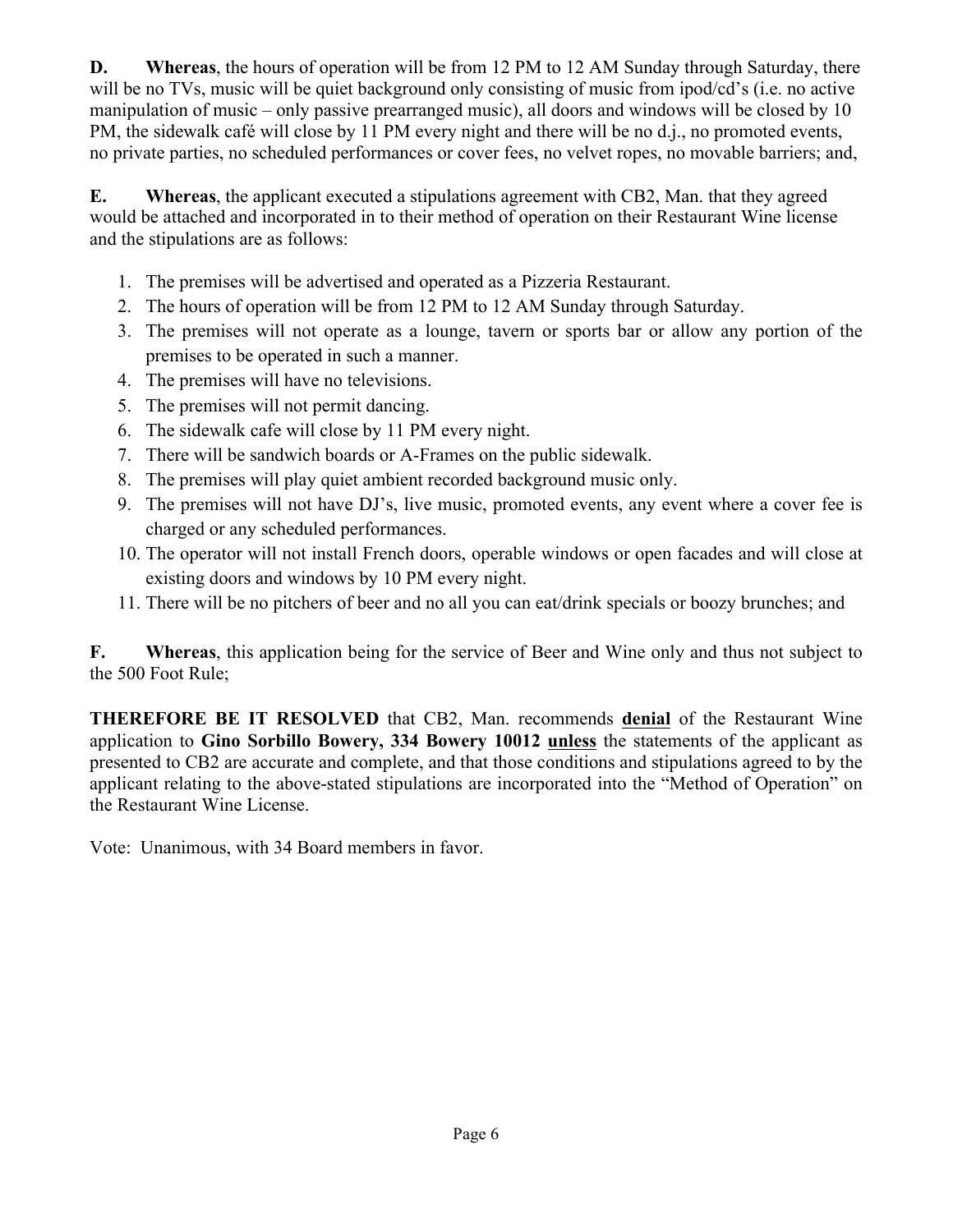

**Antony Wong,** *Treasurer* **Keen Berger,** *Secretary* **Erik Coler**, *Assistant Secretary*

#### Community Board No. 2, Manhattan

3 Washington Square Village NEW YORK, NY 10012-1899 **www.cb2manhattan.org P**: 212-979-2272 **F**: 212-254-5102 **E:** info@cb2manhattan.org Greenwich Village • Little Italy • SoHo • NoHo • Hudson Square • Chinatown • Gansevoort Market

May 1, 2017

**Director** Licensing Issuance Division NY State Liquor Authority 317 Lenox Avenue New York, New York 10027

Dear Sir/Madam:

At its Full Board meeting on April 20, 2017, Community Board #2, Manhattan (CB2, Man.) adopted the following resolution:

**4. Megapie Greenwich, Inc., d/b/a Pieology, 168 Bleecker St. 10012** (Restaurant Wine previously unlicensed location)

**A. Whereas,** the applicant and the applicant's attorney appeared before Community Board 2, Manhattan's SLA Licensing committee to present an application to the Liquor Authority for a new Restaurant Wine license to operate a pizzeria restaurant (where patrons design and made their own pizza to consume) in a storefront location previously operated as a Nail Salon, the storefront being within 7 story mixed use building (Circa 1910) on Bleecker Street at the corner of Sullivan Street in a Landmarked Historic District; and

**B. Whereas**, the applicant has submitted construction plans to the NYC Dept. of Buildings to obtain all necessary permits to gut renovate the premises and obtain a certificate of occupancy to occupy and use the storefront for eating or drinking uses, the location having never previously been licensed for the sale of liquor, there being no plans presented or intention to install any open façades to the public sidewalk; and,

**C. Whereas**, the storefront premises is approximately 2,000 Sq. ft., there being entrances to the premises on Sullivan Street and on Bleecker Streets, the plans to renovate presented include two patron bathrooms, the addition of soundproofing to protect the residences located immediately above the storefront premises, one counter with no patron seats, 16 tables with 42 patron seats for a total patron seating capacity at 42, there will be no sidewalk café and no other outdoor areas for patrons; and,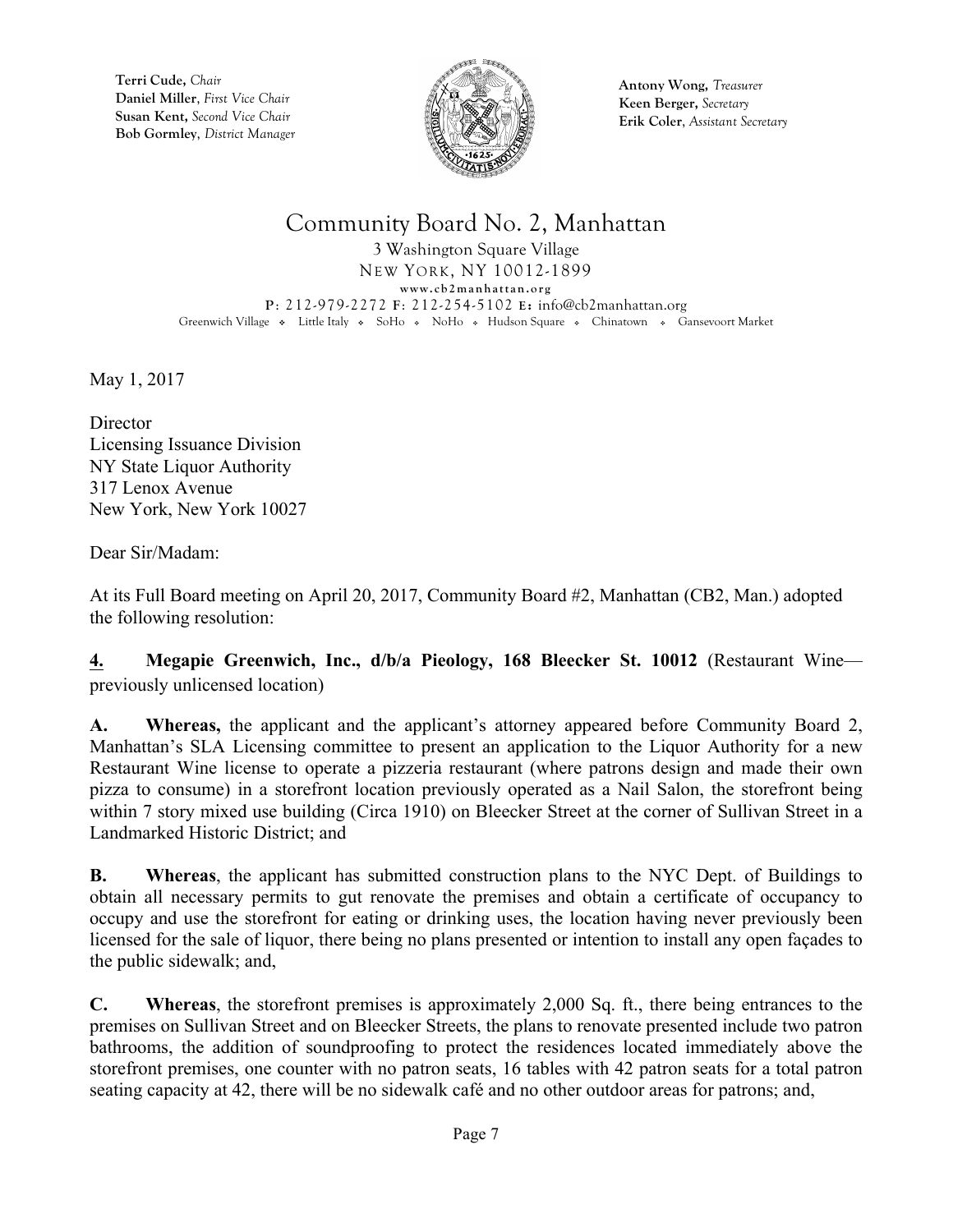**D. Whereas**, the hours of operation will be from 10 AM to 12 AM Sunday through Wednesday and from 10 AM to 4 AM Thursday through Saturday, there will be TV monitors without sound no greater than 42 inches width that will not be connected to a TV cable service and will be used to promote/demonstrate how to make pizza to patrons, music will be quiet background only consisting of music from ipod/cd's (i.e. no active manipulation of music – only passive prearranged music), all doors and windows will be closed at all times, there will be no d.j., no promoted events, no private parties, no scheduled performances or cover fees, no velvet ropes, no movable barriers; and,

**E. Whereas**, the Bleecker Area Merchants and Residents Association ("BAMRA") appeared in opposition to this application and to the service of alcohol until 4 AM Thursday through Saturday, the storefront location being in one of most saturated areas in CB2, Man. for liquor licenses and late night bars; and

**F. Whereas**, the applicant understood the concerns of BAMRA and CB2, Man. that this particular area was already greatly saturated with liquor licenses and late night bars, so it agreed not to serve any alcoholic beverages after 12 AM every night but requested to remain open and operating until 4 AM to serve pizza (food only) to patrons; and,

**G. Whereas**, the applicant executed a stipulations agreement with CB2, Man. that they agreed would be attached and incorporated in to their method of operation on their Restaurant Wine license and the stipulations are as follows:

- 1. The premises will be advertised and operated as a restaurant specializing in making your own pizza).
- 2. The hours of operation will be from 10 AM to 12 AM Sunday through Wednesday and from 10 AM to 4 AM Thursday through Saturday but the service of alcohol will cease and end every night by 12 AM.
- 3. The premises will not operate as a lounge, tavern or sports bar or allow any portion of the premises to be operated in such a manner.
- 4. The premises will have two monitors without TV or cable service.
- 5. The premises will not permit dancing.
- 6. The premises will not operate a backyard garden, sidewalk cafe or any outdoor area for commercial purposes.
- 7. Soundproofing will be installed and the premises will play quiet ambient recorded background music only.
- 8. The premises will not have DJ's, live music, promoted events, any event where a cover fee is charged or any scheduled performances.
- 9. The premises will close all doors and windows at all times. There will not be French doors, operable windows or open facades. There will be no pitchers of beer.
- 10. A certificate of occupancy of letter of no objection permitting use and occupancy for eating and drinking will be issued before opening/licensing is issued.
- 11. The entrance(s) on Sullivan Street will not be used by patrons after 12 AM every night; and

**H. Whereas**, this application being for the service of Beer and Wine only and thus not subject to the 500 Foot Rule;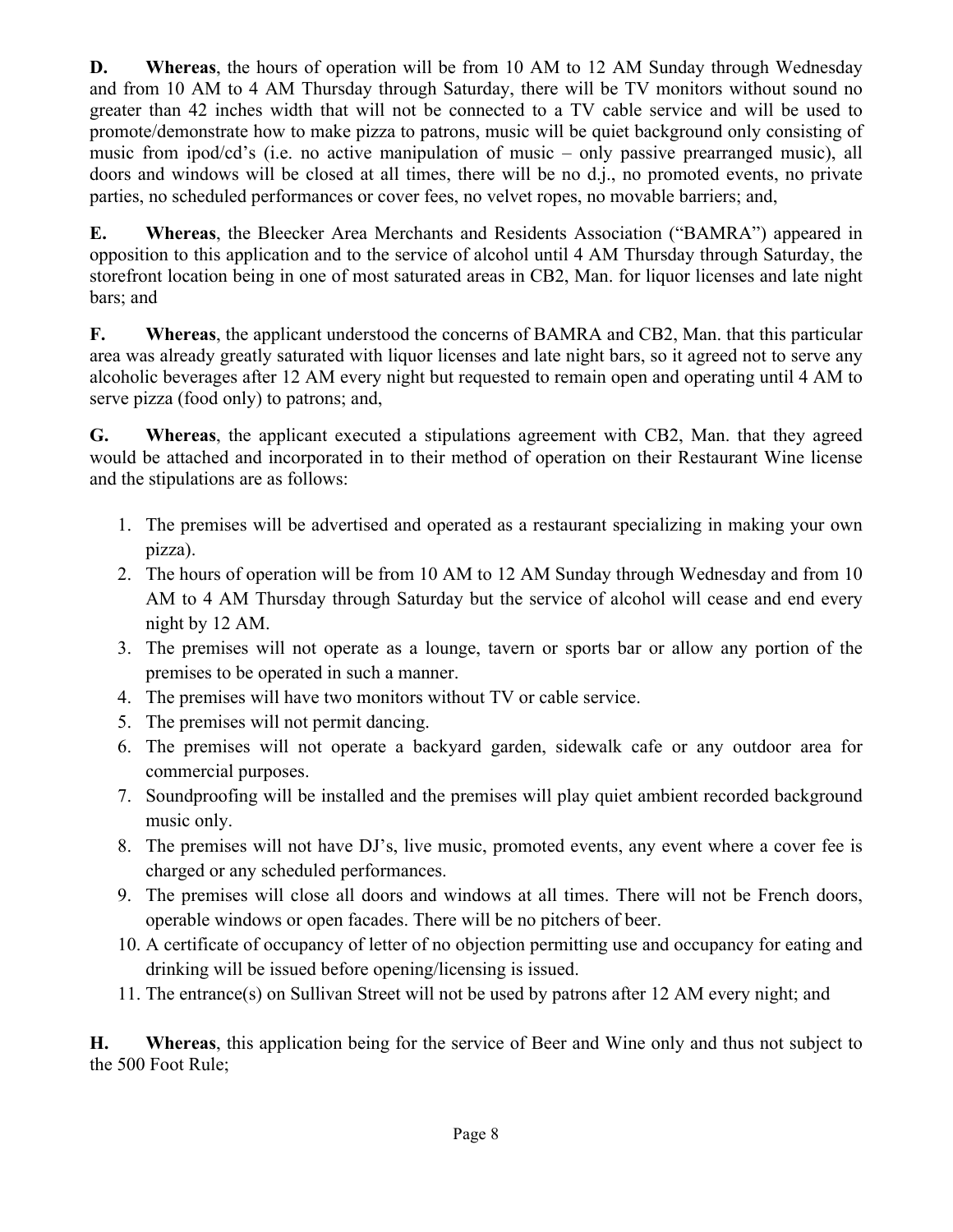**THEREFORE BE IT RESOLVED** that CB2, Man. recommends **denial** of the Restaurant Wine application to **Megapie Greenwich, Inc., d/b/a Pieology, 168 Bleecker St. 10012 unless** the statements of the applicant as presented to CB2 are accurate and complete, and that those conditions and stipulations agreed to by the applicant relating to the above-stated stipulations are incorporated into the "Method of Operation" on the Restaurant Wine License.

Vote: Passed, with 31 Board members in favor, and 4 in opposition (K. Berger, E. Coler, D. Diether, S. Russo).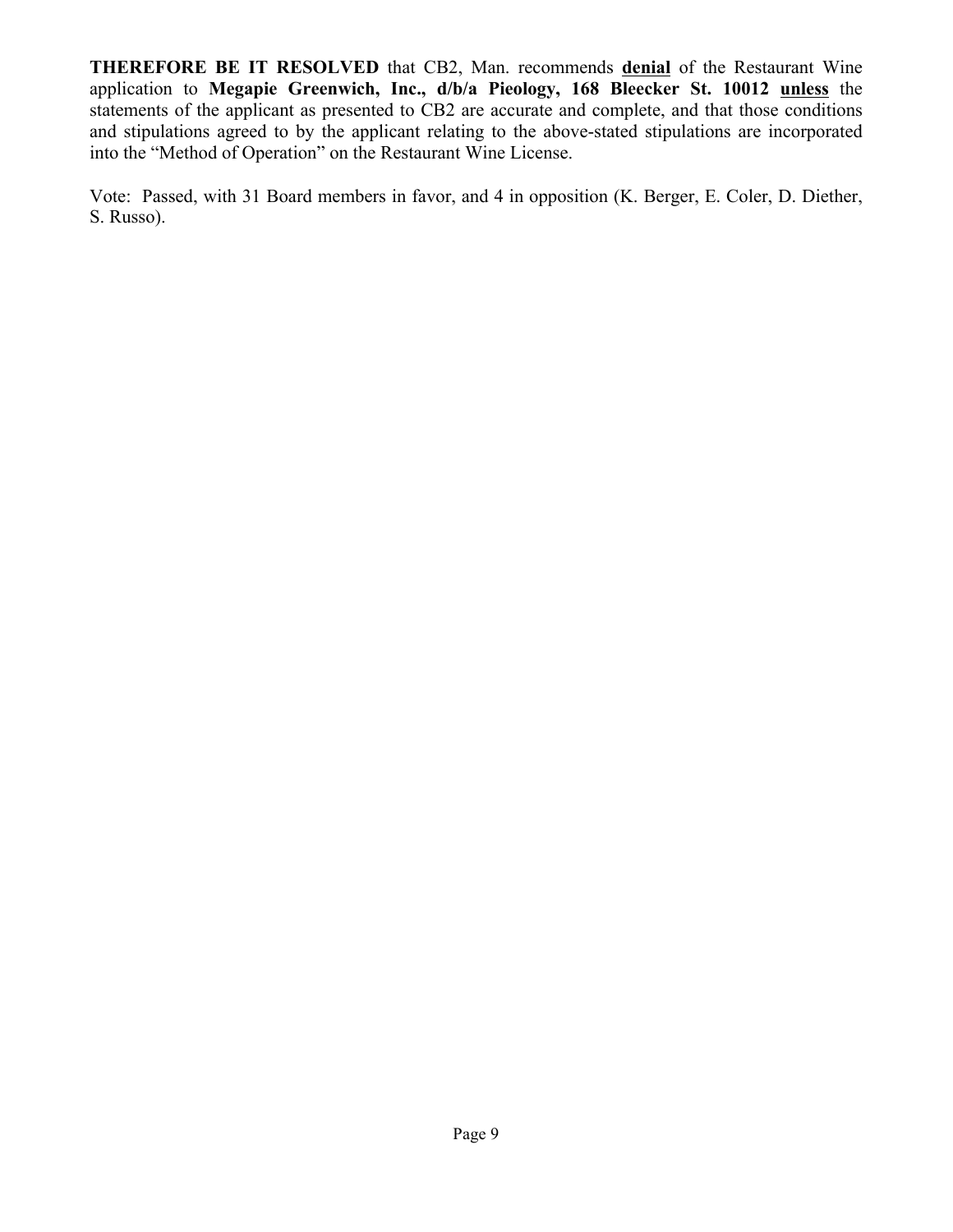

**Antony Wong,** *Treasurer* **Keen Berger,** *Secretary* **Erik Coler**, *Assistant Secretary*

# Community Board No. 2, Manhattan

3 Washington Square Village NEW YORK, NY 10012-1899 **www.cb2manhattan.org P**: 212-979-2272 **F**: 212-254-5102 **E:** info@cb2manhattan.org Greenwich Village • Little Italy • SoHo • NoHo • Hudson Square • Chinatown • Gansevoort Market

May 1, 2017

**Director** Licensing Issuance Division NY State Liquor Authority 317 Lenox Avenue New York, New York 10027

Dear Sir/Madam:

At its Full Board meeting on April 20, 2017, Community Board #2, Manhattan (CB2, Man.) adopted the following resolution:

#### **5. Wild Kitchen Corp d/b/a Bowllin, 27 Waverly Pl. 10013** (New Restaurant Wine)

**A. Whereas**, the applicant appeared before Community Board 2, Manhattan's SLA Licensing committee to present an application to the Liquor Authority for a new Restaurant Wine license to operate a fast causal Korean fusion restaurant with BBQ sauces within a ground floor storefront located in a twenty-story mixed use building (Circa 1930) located on Waverly Place between Greene Street and University Place in Greenwich Village; and

**B. Whereas**, the premises was previously operated as Friends Café and Deli and the applicant has already been for the last year operating his Restaurant without any license to sell alcohol and will continue to operate with the same method of operation with all exterior facades (windows and doors) remaining fixed and not operable and there being a certificate of occupancy presented permitting eating and drinking on the ground floor; and

**C. Whereas**, the storefront premises is approximately 540 Sq. ft., one patron bathroom, one food counter with 3 patron seats, 4 tables with 10 patron table seats for a total patron seating capacity at 13, there is no sidewalk café and no other outdoor areas for patrons; and,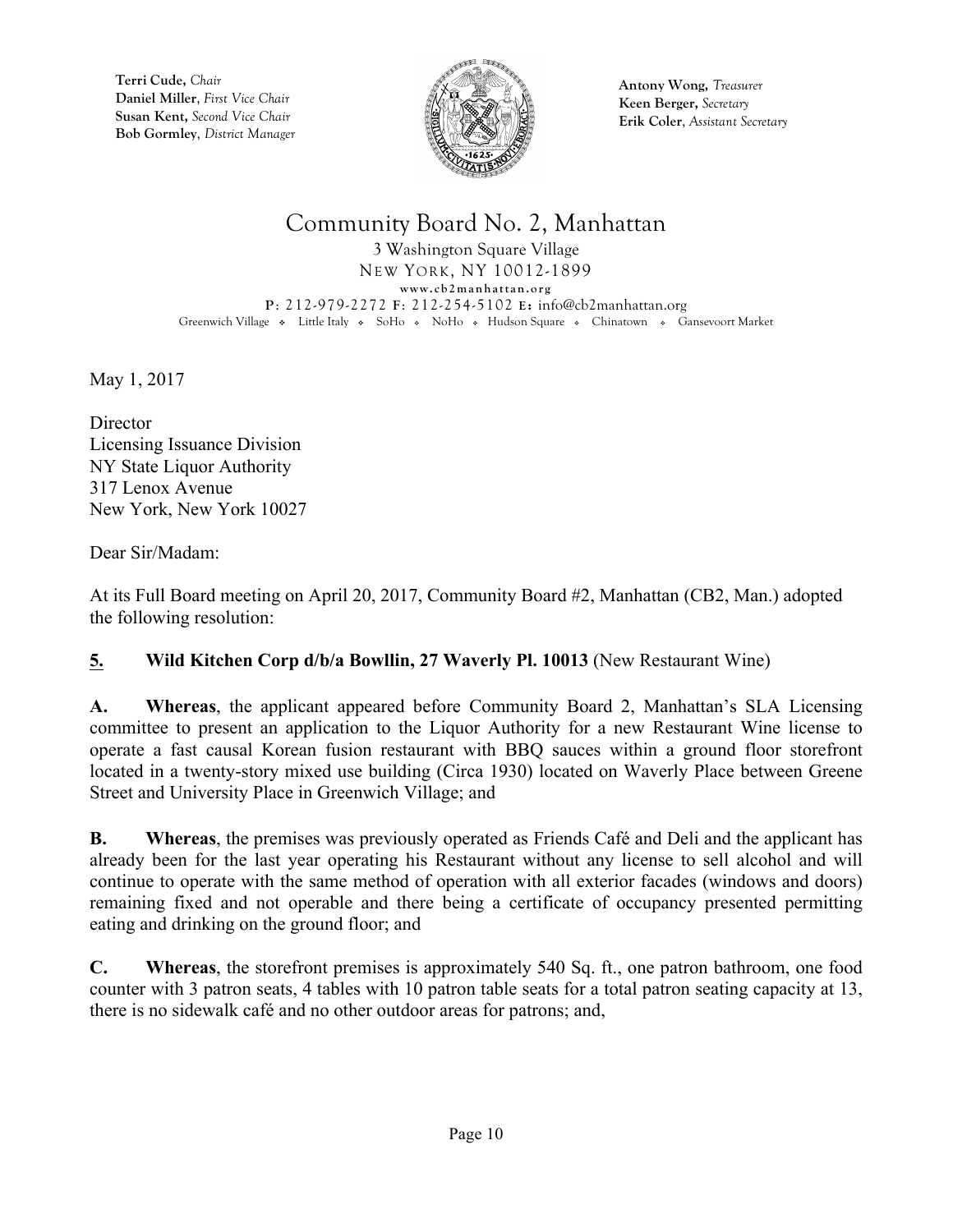**D. Whereas**, the hours of operation will be from 11 AM to 9 PM Sunday through Saturday, there will be no TVs, music will be quiet background only consisting of music from ipod/cd's (i.e. no active manipulation of music – only passive prearranged music), all doors and windows will be closed except for patron ingress and egress, there will be no d.j., no promoted events, no private parties, no scheduled performances or cover fees, no velvet ropes, no movable barriers; and,

**E. Whereas**, the applicant executed a stipulations agreement with CB2, Man. that they agreed would be attached and incorporated in to their method of operation on their Restaurant Wine license and the stipulations are as follows:

- 1. The premises will be advertised and operated as a fast causal Korean fusion Restaurant.
- 2. The hours of operation will be from 11 AM to 11 PM Sunday through Thursday and from 11 AM to 12 AM Fridays and Saturdays.
- 3. The premises will not operate as a lounge, tavern or sports bar or allow any portion of the premises to be operated in such a manner.
- 4. The premises will have no televisions.
- 5. The premises will not permit dancing.
- 6. The premises will not operate a backyard garden, sidewalk cafe or any outdoor area for commercial purposes.
- 7. The premises will play quiet ambient recorded background music only.
- 8. The premises will not have DJ's, live music, promoted events, any event where a cover fee is charged or any scheduled performances.
- 9. The premises will not have French doors, operable windows or open facades and will keep all doors closed except for patron ingress and egress.
- 10. There will be no pitchers of beer and no all you can eat/drink specials or boozy brunches; and

**F. Whereas**, this application being for the service of Beer and Wine only and thus not subject to the 500 Foot Rule;

**THEREFORE BE IT RESOLVED** that CB2, Man. recommends **denial** of the Restaurant Wine application to **Wild Kitchen Corp d/b/a Bowllin, 27 Waverly Pl. 10013 unless** the statements of the applicant as presented to CB2 are accurate and complete, and that those conditions and stipulations agreed to by the applicant relating to the above-stated stipulations are incorporated into the "Method of Operation" on the Restaurant Wine License.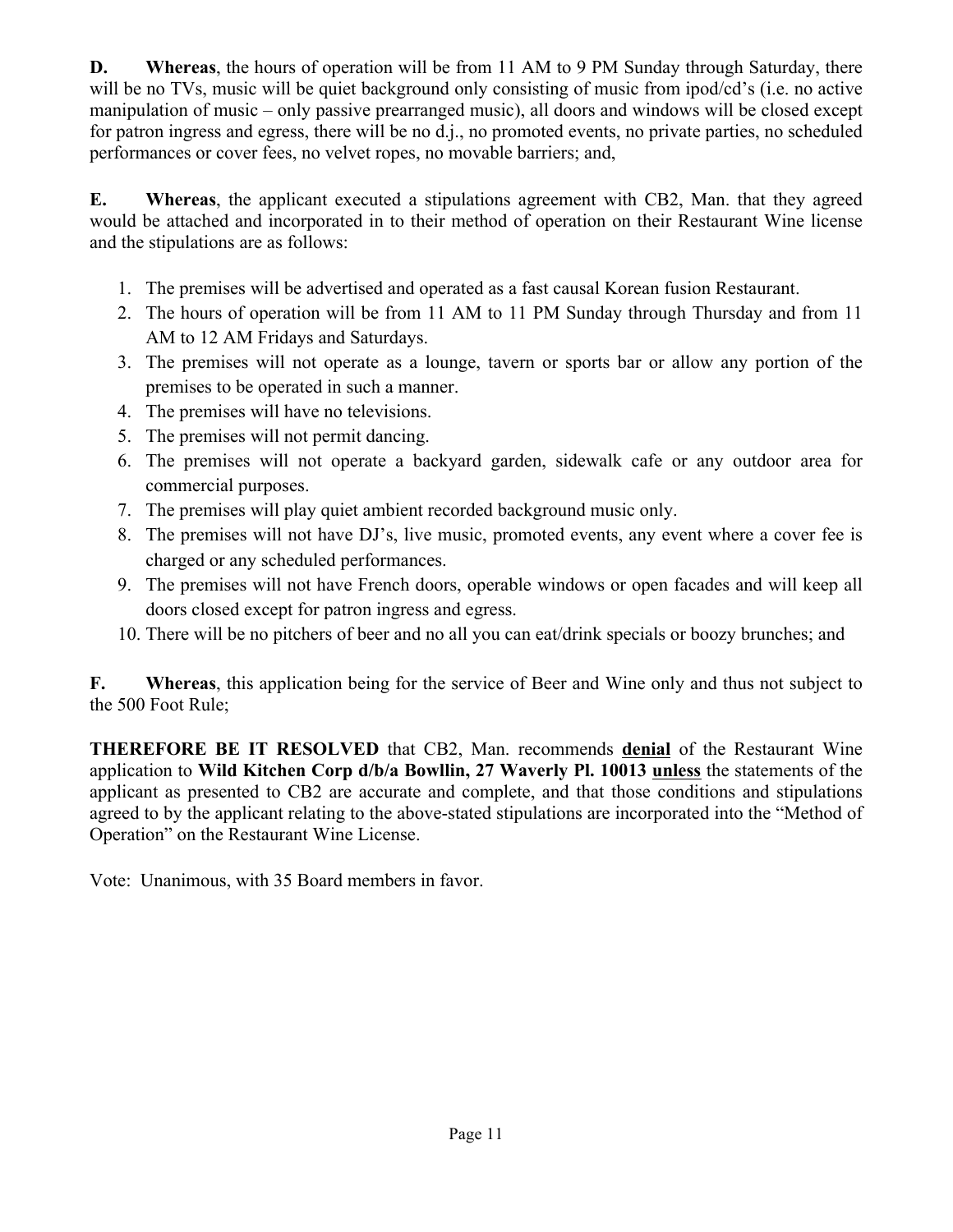

**Antony Wong,** *Treasurer* **Keen Berger,** *Secretary* **Erik Coler**, *Assistant Secretary*

## Community Board No. 2, Manhattan

3 Washington Square Village NEW YORK, NY 10012-1899 **www.cb2manhattan.org P**: 212-979-2272 **F**: 212-254-5102 **E:** info@cb2manhattan.org Greenwich Village • Little Italy • SoHo • NoHo • Hudson Square • Chinatown • Gansevoort Market

May 1, 2017

**Director** Licensing Issuance Division NY State Liquor Authority 317 Lenox Avenue New York, New York 10027

Dear Sir/Madam:

At its Full Board meeting on April 20, 2017, Community Board #2, Manhattan (CB2, Man.) adopted the following resolution:

**6. KLK Chinese Restaurant, Inc., d/b/a Red Egg, 202 Centre St. 10013** (New OP – Previously Licensed location)

**A. Whereas,** the applicant and applicant's attorney appeared before Community Board 2, Manhattan's SLA Licensing committee to present an application to the Liquor Authority for a new restaurant on premise liquor license for a previously licensed location to operate a "Hong Kong style dim sum and Cantonese style" restaurant serving lunch and dinner; and

**B. Whereas**, the premises has been previously operated for years as Red Egg, a full service Restaurant with an on-premise license (202 Centre Corp.; lic. #1206246, exp. 6/30/2016) and the applicant will continue to operate the premises as a Restaurant with a full service kitchen, with a similar method of operation, albeit under new ownership, with a similar menu, many of the existing staff to remain and similar closing hours; and

**C. Whereas,** this application is for an on premise liquor license located in a mixed use 6 story mixed use building (Circa 1912) located on the ground floor and basement on Centre St. between Hester and Grand Sts. for a 6,374 sq. ft premises with 35 tables and 129 table seats and 1 standup bar with 8 seats for a seating occupancy of 137 interior seats, this application does not include a sidewalk café and there are no other outdoor areas for patrons; and,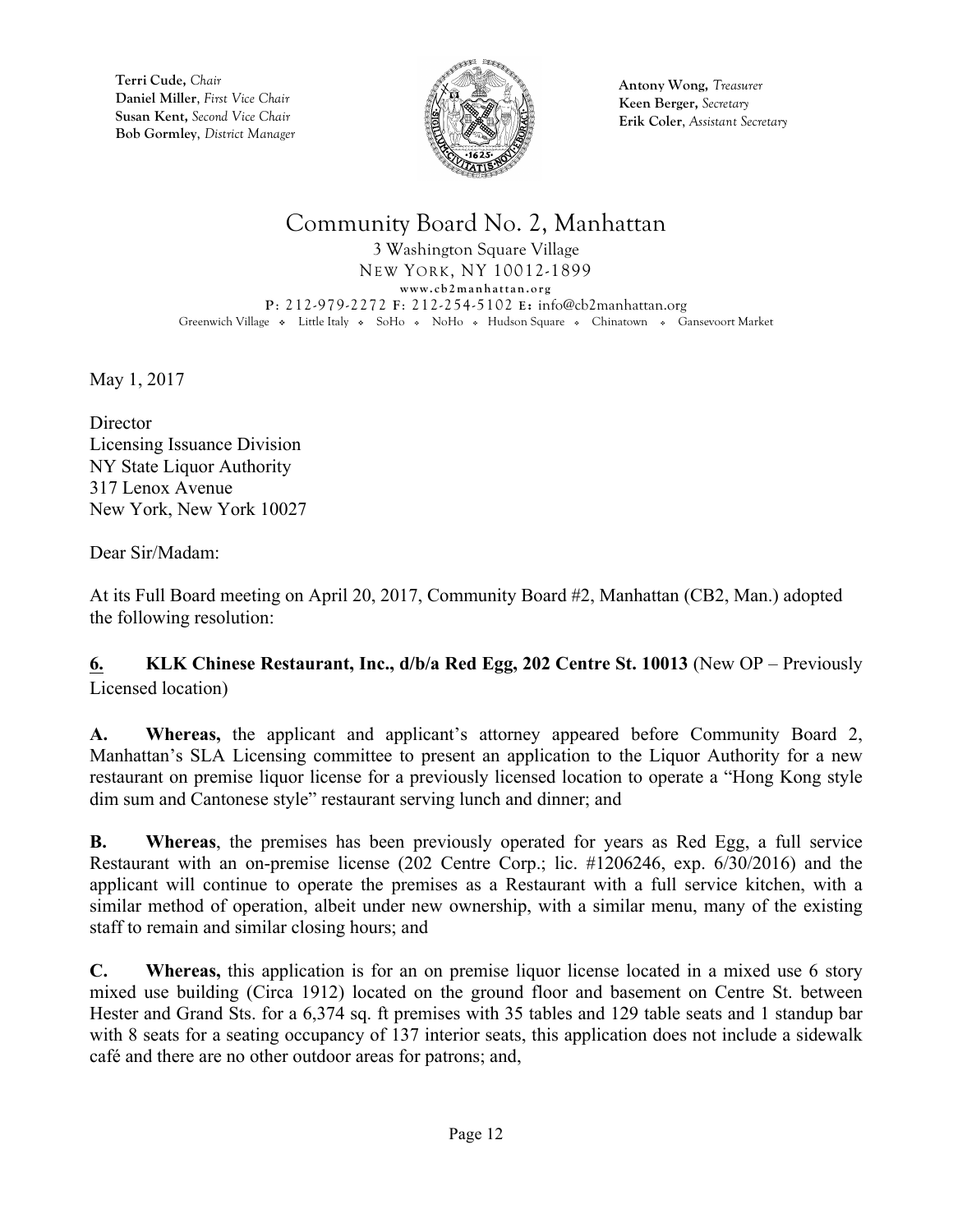**D. Whereas,** the hours of operation will be Sunday through Saturday from 10 AM to 11 PM, music will be quiet background only consisting of music from ipod/cd's (i.e. no active manipulation of music – only passive prearranged music), all doors and windows will be closed by 10 p.m. except for patron ingress and egress, there will be no d.j., no promoted events, no scheduled performances or cover fees, no velvet ropes, no movable barriers, there will be no TV's; and,

**E. Whereas,** there is a history of problems at this location with the prior owner permitting late night parties beyond the stated hours of operation with DJs in derogation of its method of operation as a restaurant and the current applicant, having been fully briefed on those problems agreed that it would never operate in that manner in the future at this location should his license be approved, albeit with limitations and enforceable stipulations being agreed to herein; and,

**F.** Whereas, this same applicant previously appeared before CB2, Man. in May/2016, albeit with different representation and was not able to move forward with his application at the NYS SLA, this being his second appearance before CB2, Man., the prior resulting in an deny/unless resolution from CB2, Man. with stipulations consistent with the current application; and,

**G. Whereas,** the applicant executed a stipulations agreement with CB2, Man. that they agreed to submit to the SLA and agreed would be attached and incorporated into the method of operation on the restaurant on premise license stating that:

- 1. The premises will be advertised and operated as a full service Cantonese restaurant specializing in Dim Sum with a full service kitchen and will operate at all times as a full service restaurant.
- 2. The hours of operation from Sunday through Saturday from 10 AM to 11 PM.
- 3. The premises will never operate as a Night Club, Lounge, Tavern or Sports Bar or allow any portion of premises to be operated in that manner.
- 4. All doors and windows will close by 10 PM every night.
- 5. There will be no outdoor service and no sidewalk café.
- 6. Music will be quiet, background level inside the restaurant and bar and there will be no live music, dj's, promoted events, scheduled performances or any events for which a cover fee is charged.
- 7. There will be no televisions.
- 8. The premises will not permit dancing.
- 9. There will never be any after-hour events.
- 10. There will be no all you can eat/all you drink specials or pitchers of beer.

**H. Whereas,** there are currently approximately 23 On Premise Liquor Licenses within 500 ft of the premises, an unknown number of beer and wine licenses and 34 On Premise Liquor Licenses within 750 ft of the premises; and

**I. Whereas**, there is a public school PS 130 The Desoto School at 143 Baxter nearby that could be within 200 feet of the existing premises;

**THEREFORE BE IT RESOLVED** that CB2, Man. recommends **denial** of a new Restaurant On Premises Liquor License for **KLK Chinese Restaurant, Inc., d/b/a Red Egg, 202 Centre St. 10013 unless** the statements the applicant has presented are accurate and complete, and that those conditions and stipulations agreed to by the applicant above are incorporated into the "Method of Operation" on the SLA On Premise License, and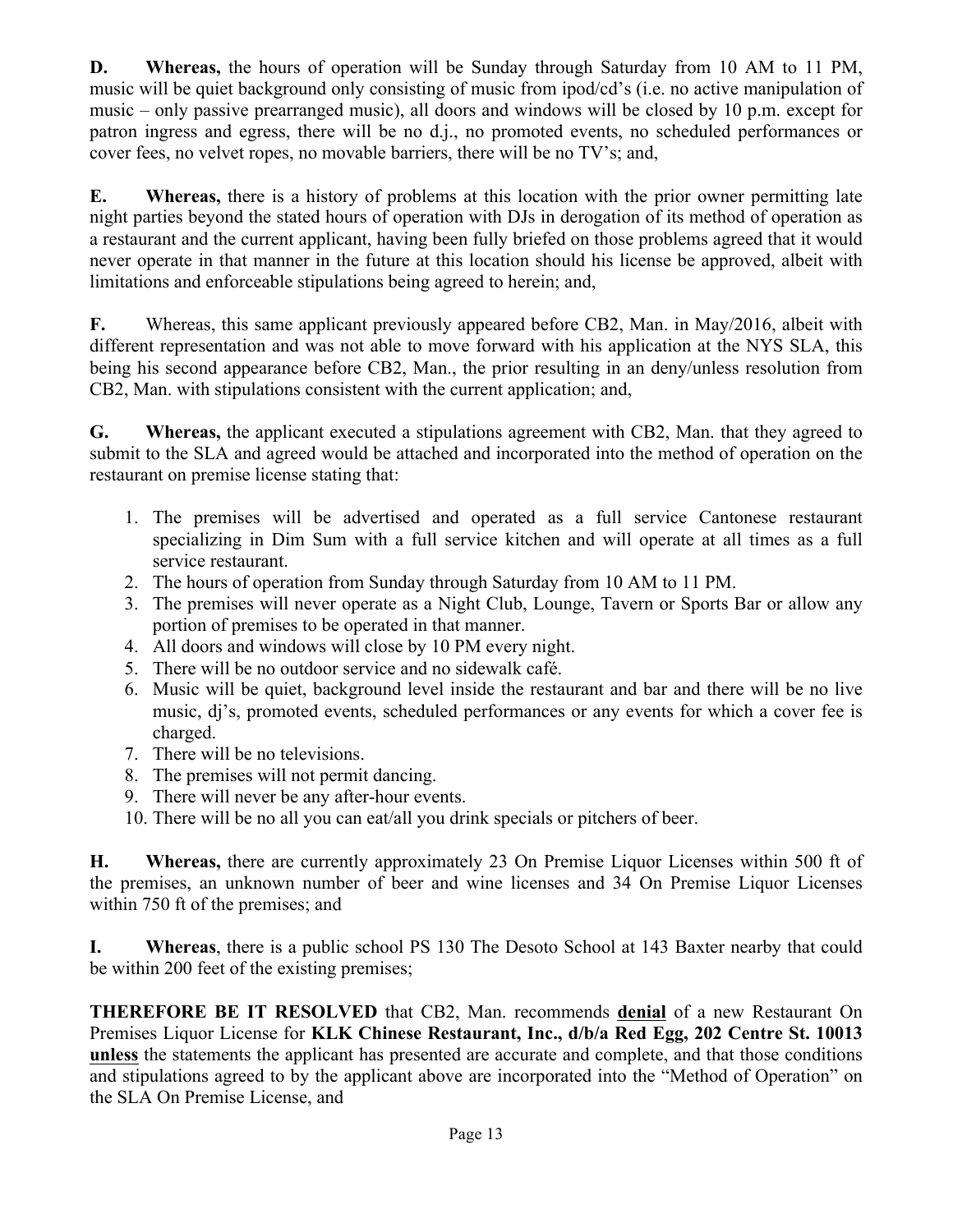**THEREFORE BE IT FURTHER RESOLVED** that CB2, Man. recommends the State Liquor Authority measure and calculate the distance between PS 130 The Desoto School and 202 Centre Street to determine whether the distance between the existing School and the applicant's premises does not violate the 200 ft. rule;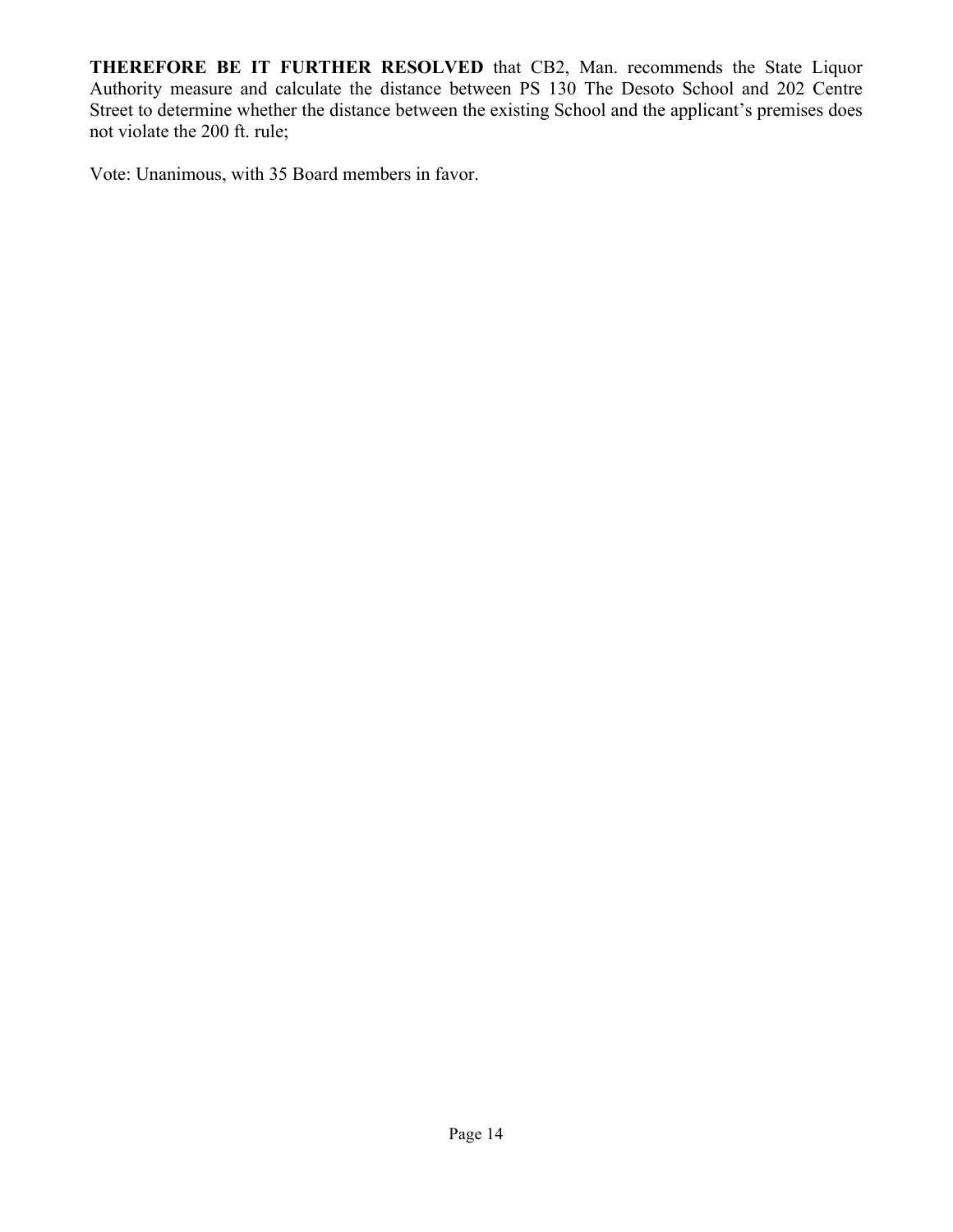

**Antony Wong,** *Treasurer* **Keen Berger,** *Secretary* **Erik Coler**, *Assistant Secretary*

# Community Board No. 2, Manhattan

3 Washington Square Village NEW YORK, NY 10012-1899 **www.cb2manhattan.org P**: 212-979-2272 **F**: 212-254-5102 **E:** info@cb2manhattan.org Greenwich Village • Little Italy • SoHo • NoHo • Hudson Square • Chinatown • Gansevoort Market

May 1, 2017

**Director** Licensing Issuance Division NY State Liquor Authority 317 Lenox Avenue New York, New York 10027

Dear Sir/Madam:

At its Full Board meeting on April 20, 2017, Community Board #2, Manhattan (CB2, Man.) adopted the following resolution:

#### *THE FOLLOWING ARE RESOLUTIONS FOR ALL APPLICANTS THAT WERE LAID OVER, WITHDRAWN, OR DID NOT APPEAR BEFORE THEIR REQESTED HEARING:*

#### **7. The Egg Shop LES, LLC, d/b/a N/A, 151 Elizabeth St. 10012** (add SWC; laid over)

**Whereas,** at this month's CB2, Manhattan's SLA Licensing Committee Meeting on April 12, 2017, the Applicant requested **to lay over** its application and presentation before CB2 Man. until May/2017;

**THEREFORE BE IT RESOLVED** that CB2, Man. strongly recommends that the SLA **deny** any type of proposed tavern wine license, restaurant wine license, any other beer and wine license, on premise liquor license, corporate change, class change, alteration, transfer, upgrade or changes to any existing license for **The Egg Shop LES, LLC, d/b/a N/A, 151 Elizabeth St. 10012 until** the Applicant has properly presented their application in front of CB2's SLA Licensing Committee and CB2 has forwarded a recommendation to the SLA and requests that the SLA send this Applicant back to CB2, should this application proceed directly to the SLA, in order that this important step not be avoided and that the concerns of the Community be fully heard.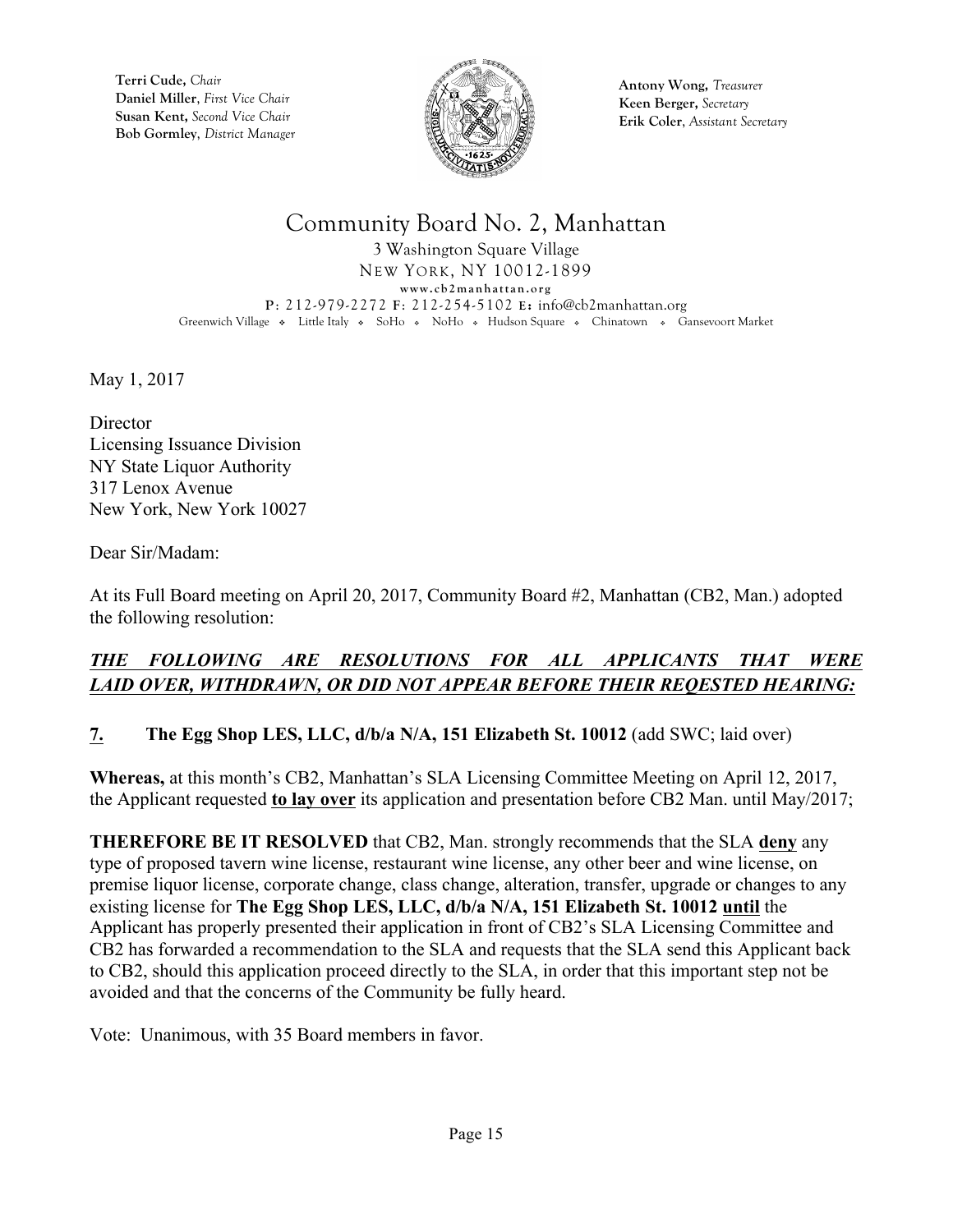

**Antony Wong,** *Treasurer* **Keen Berger,** *Secretary* **Erik Coler**, *Assistant Secretary*

# Community Board No. 2, Manhattan

3 Washington Square Village NEW YORK, NY 10012-1899 **www.cb2manhattan.org P**: 212-979-2272 **F**: 212-254-5102 **E:** info@cb2manhattan.org Greenwich Village • Little Italy • SoHo • NoHo • Hudson Square • Chinatown • Gansevoort Market

May 1, 2017

**Director** Licensing Issuance Division NY State Liquor Authority 317 Lenox Avenue New York, New York 10027

Dear Sir/Madam:

At its Full Board meeting on April 20, 2017, Community Board #2, Manhattan (CB2, Man.) adopted the following resolution:

**8. South Village Hospitality Group, LLC, d/b/a Carroll Place, 157 Bleecker St. 10012** (extend SWC hours–layover requested prior to meeting)

**Whereas,** prior to this month's CB2, Manhattan's SLA Licensing Committee Meeting on April 12, 2017, the Applicant was not prepared to present his application and requested **to lay over** this application for an on premise license to May/2017;

**THEREFORE BE IT RESOLVED** that CB2, Man. strongly recommends that the SLA **deny** any type of proposed tavern wine license, restaurant wine license, any other beer and wine license, on premise liquor license, corporate change, class change, alteration, transfer, upgrade or changes to any existing license for **South Village Hospitality Group, LLC, d/b/a Carroll Place, 157 Bleecker St. 10012 until** the Applicant has presented their application in front of CB2's SLA Licensing Committee and CB2 has forwarded a recommendation to the SLA and requests that the SLA send this Applicant back to CB2, should this application proceed directly to the SLA, in order that this important step not be avoided and that the concerns of the Community be fully heard.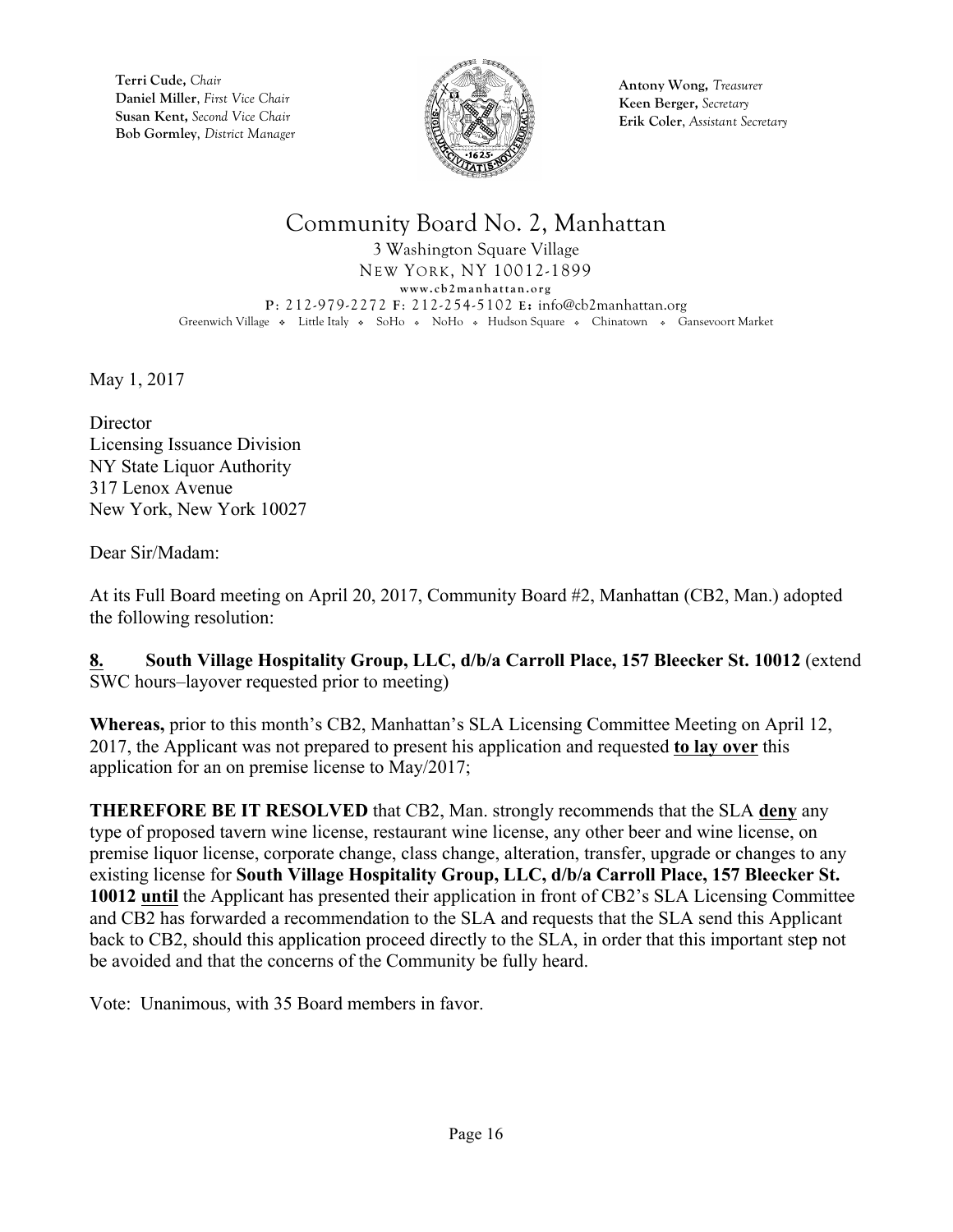

**Antony Wong,** *Treasurer* **Keen Berger,** *Secretary* **Erik Coler**, *Assistant Secretary*

# Community Board No. 2, Manhattan

3 Washington Square Village NEW YORK, NY 10012-1899 **www.cb2manhattan.org P**: 212-979-2272 **F**: 212-254-5102 **E:** info@cb2manhattan.org Greenwich Village • Little Italy • SoHo • NoHo • Hudson Square • Chinatown • Gansevoort Market

May 1, 2017

**Director** Licensing Issuance Division NY State Liquor Authority 317 Lenox Avenue New York, New York 10027

Dear Sir/Madam:

At its Full Board meeting on April 20, 2017, Community Board #2, Manhattan (CB2, Man.) adopted the following resolution:

**9. D. Elwell on behalf of an entity to be formed, d/b/a TBD, 78 W. 3rd St. 10012** (RW – Café/Coffee Shop) (laid over)

**Whereas,** prior to this month's CB2, Manhattan's SLA Licensing Committee Meeting on April 12, 2017, the Applicant requested **to lay over** this application for an on premise license to May/2017;

**THEREFORE BE IT RESOLVED** that CB2, Man. strongly recommends that the SLA **deny** any type of proposed tavern wine license, restaurant wine license, any other beer and wine license, on premise liquor license, corporate change, class change, alteration, transfer, upgrade or changes to any existing license for **D. Elwell on behalf of an entity to be formed, d/b/a TBD, 78 W. 3rd St. 10012 until** the Applicant has presented their application in front of CB2's SLA Licensing Committee and CB2 has forwarded a recommendation to the SLA and requests that the SLA send this Applicant back to CB2, should this application proceed directly to the SLA, in order that this important step not be avoided and that the concerns of the Community be fully heard.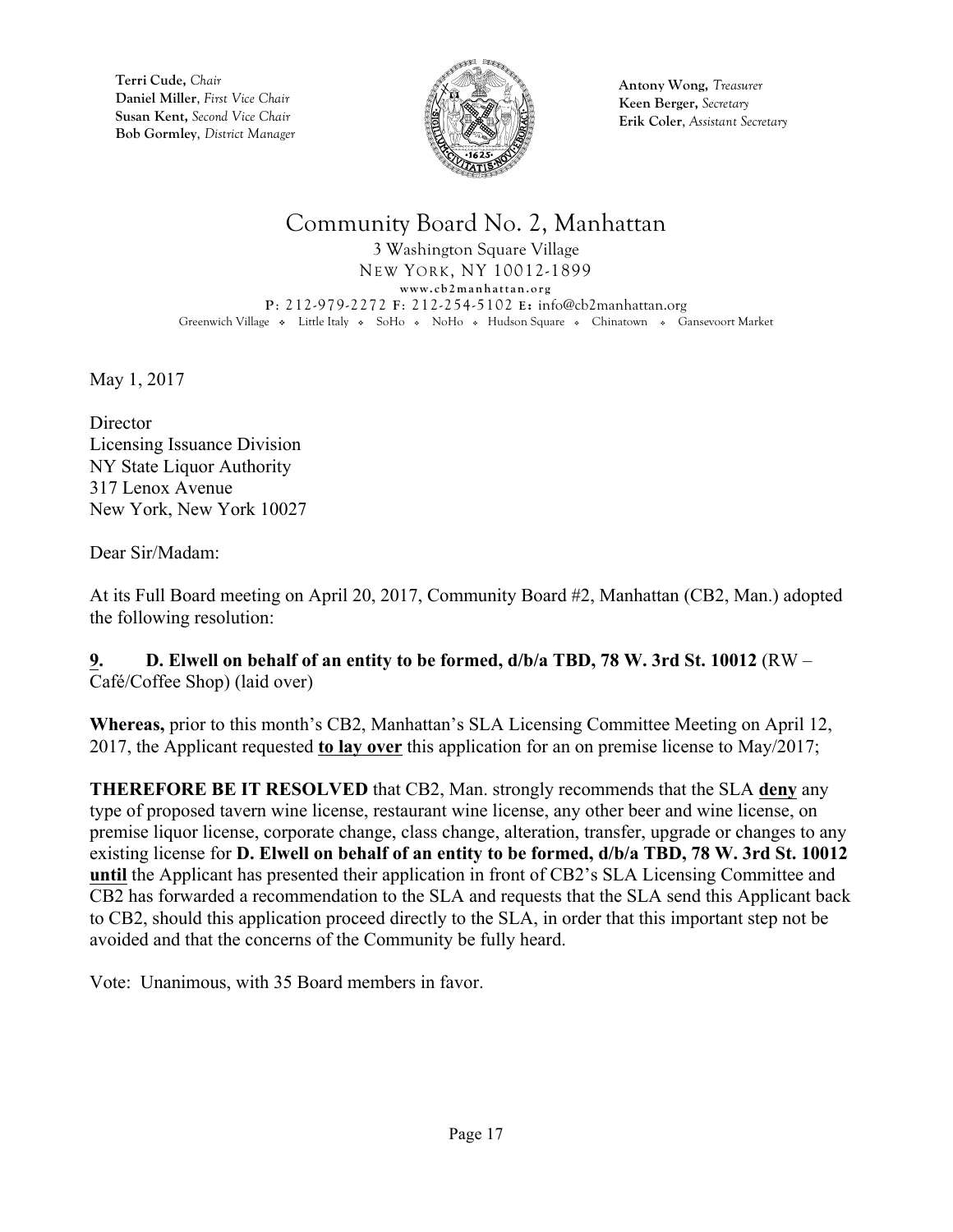

**Antony Wong,** *Treasurer* **Keen Berger,** *Secretary* **Erik Coler**, *Assistant Secretary*

## Community Board No. 2, Manhattan

3 Washington Square Village NEW YORK, NY 10012-1899 **www.cb2manhattan.org P**: 212-979-2272 **F**: 212-254-5102 **E:** info@cb2manhattan.org Greenwich Village • Little Italy • SoHo • NoHo • Hudson Square • Chinatown • Gansevoort Market

May 1, 2017

**Director** Licensing Issuance Division NY State Liquor Authority 317 Lenox Avenue New York, New York 10027

Dear Sir/Madam:

At its Full Board meeting on April 20, 2017, Community Board #2, Manhattan (CB2, Man.) adopted the following resolution:

**10. BAB Food, LLC, d/b/a TBD, 130 W. Houston St. 10012 (aka 168 Sullivan St.)** (OP – Restaurant) (laid over)

**Whereas,** prior to this month's CB2, Manhattan's SLA Licensing Committee Meeting on April 12, 2017, the Applicant requested **to lay over** this application for an on premise license to May/2017;

**THEREFORE BE IT RESOLVED** that CB2, Man. strongly recommends that the SLA **deny** any type of proposed tavern wine license, restaurant wine license, any other beer and wine license, on premise liquor license, corporate change, class change, alteration, transfer, upgrade or changes to any existing license for **BAB Food, LLC, d/b/a TBD, 130 W. Houston St. 10012 (aka 168 Sullivan St.) until** the Applicant has presented their application in front of CB2's SLA Licensing Committee and CB2 has forwarded a recommendation to the SLA and requests that the SLA send this Applicant back to CB2, should this application proceed directly to the SLA, in order that this important step not be avoided and that the concerns of the Community be fully heard.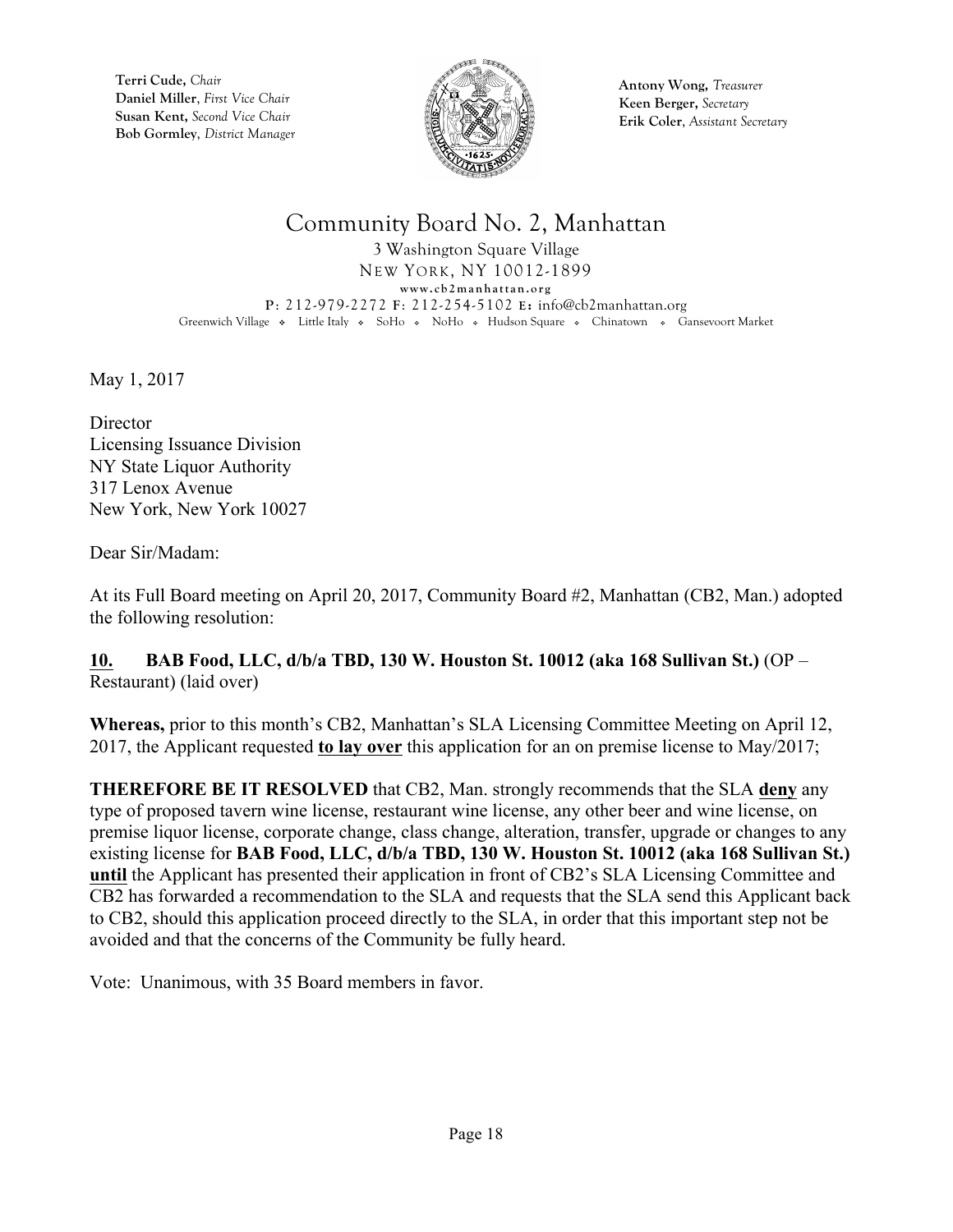

**Antony Wong,** *Treasurer* **Keen Berger,** *Secretary* **Erik Coler**, *Assistant Secretary*

# Community Board No. 2, Manhattan

3 Washington Square Village NEW YORK, NY 10012-1899 **www.cb2manhattan.org P**: 212-979-2272 **F**: 212-254-5102 **E:** info@cb2manhattan.org Greenwich Village • Little Italy • SoHo • NoHo • Hudson Square • Chinatown • Gansevoort Market

May 1, 2017

**Director** Licensing Issuance Division NY State Liquor Authority 317 Lenox Avenue New York, New York 10027

Dear Sir/Madam:

At its Full Board meeting on April 20, 2017, Community Board #2, Manhattan (CB2, Man.) adopted the following resolution:

#### **11. International Center for Photography and Maman Tribeca, LLC, d/b/a International Center of Photography and Maman at ICP, 250 Bowery 10012** (OP-Café & Museum)

**A. Whereas**, prior to this month's CB2, Manhattan's SLA Licensing Committee Meeting on April 12, 2017 the Applicant served a 30 day notice on CB2 Man. seeking to add International Center for Photography ("ICP") as a licensee to a pending on premise license before the NYS SLA, the prior application being for an on-premise license by a separate and different entity, with separate ownership and previously identified and known as Maman at ICP; and

**B. Whereas**, Maman at ICP previously presented to CB2, Man. in Sept./2016 as the sole licensee for the premises resulting in a deny/unless recommendation from CB2, Man. in Sept./2016; and.

**C. Whereas**, upon information known and published to CB2, Man., Maman at ICP will no longer have any ownership, management or control in the future over the day to day operations for the premises to be licensed; and,

**D. Whereas,** because of the 100% change and transfer of the pending license from Maman at ICP to ICP, CB2, Man. requested that ICP appear before CB2 Man.'s SLA Licensing Committee, placing it on its Calendar and Meeting on April 12, 2017; and,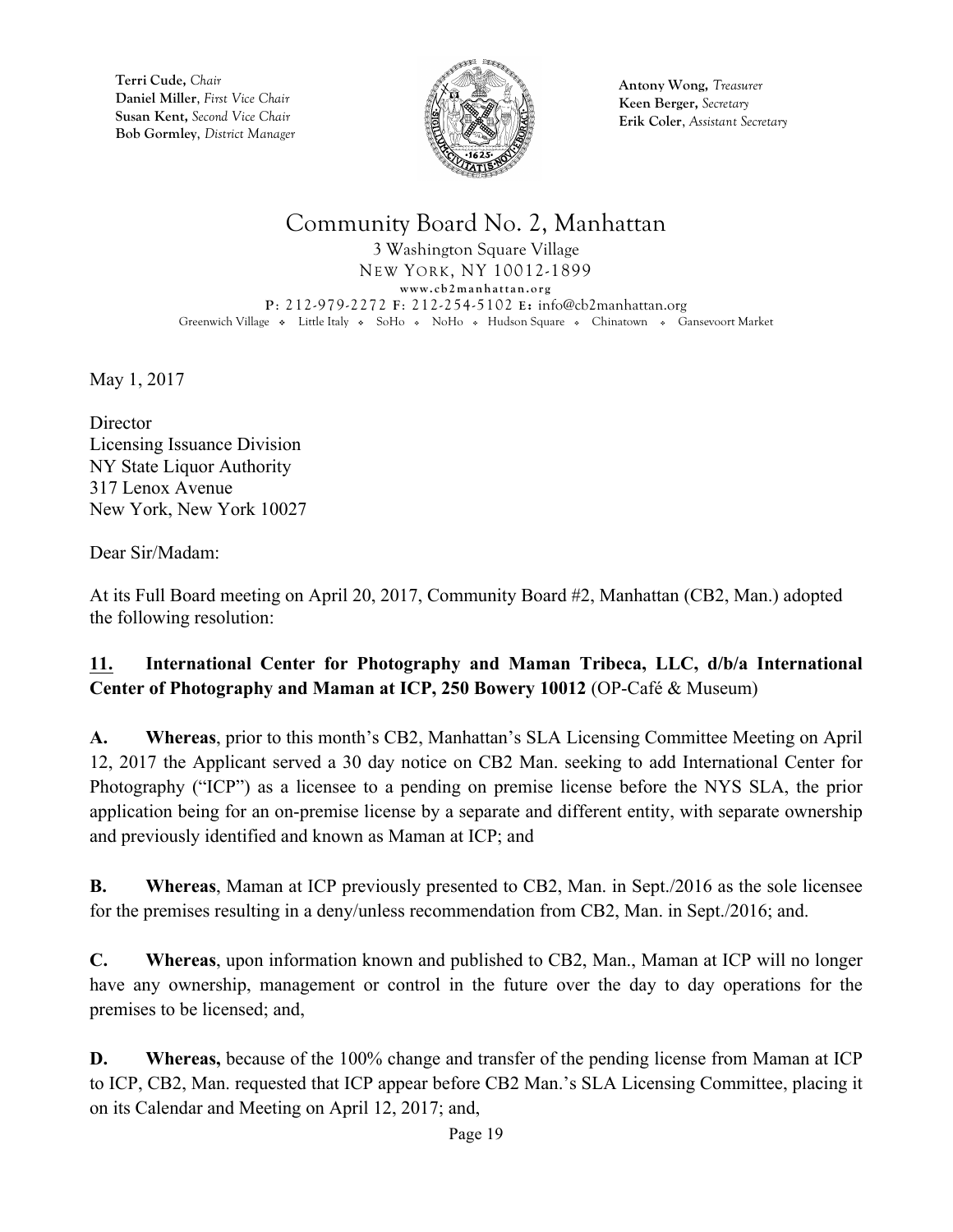**E. Whereas**, prior to CB2, Man.'s SLA Licensing Committee on April 12, 2017, the attorney representing ICP indicated that ICP would not be able to appear but would appear before CB2, Man. in May/2017 and that ICP would be agreeing to the same stipulations and agreement with CB2, Man. that Maman at ICP had previously agreed to;

**THEREFORE BE IT RESOLVED** that CB2, Man. strongly recommends that the SLA **deny** any type of proposed tavern wine license, restaurant wine license, any other beer and wine license, on premise liquor license, corporate change, class change, alteration, transfer, upgrade or changes to any existing license for **International Center for Photography and Maman Tribeca, LLC, d/b/a International Center of Photography and Maman at ICP, 250 Bowery 10012 until** the Applicant has presented their application in front of CB2's SLA Licensing Committee and CB2 has forwarded a recommendation to the SLA and requests that the SLA send this Applicant back to CB2, should this application proceed directly to the SLA, in order that this important step not be avoided and that the concerns of the Community be fully heard.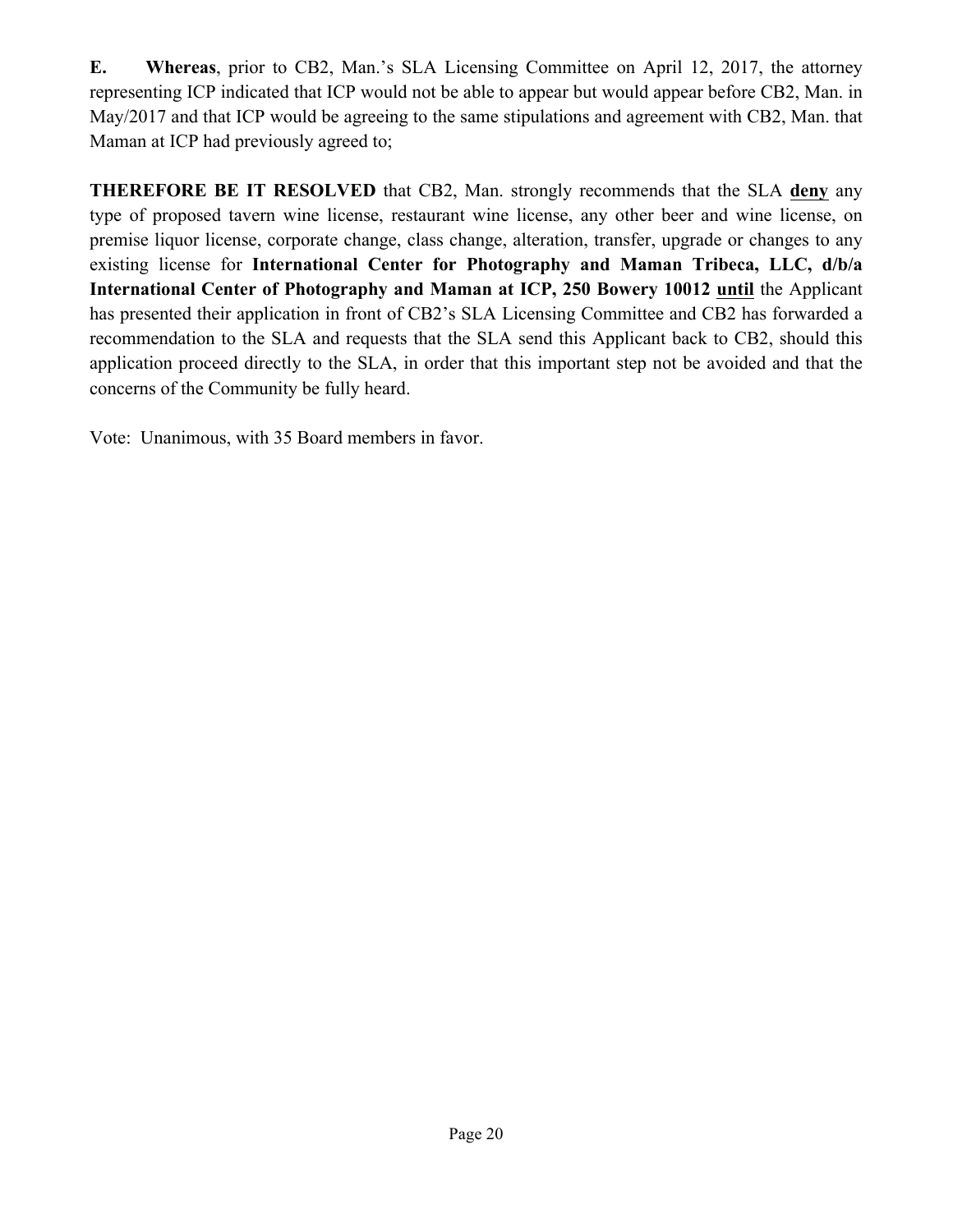

**Antony Wong,** *Treasurer* **Keen Berger,** *Secretary* **Erik Coler**, *Assistant Secretary*

#### Community Board No. 2, Manhattan

3 Washington Square Village NEW YORK, NY 10012-1899 **www.cb2manhattan.org P**: 212-979-2272 **F**: 212-254-5102 **E:** info@cb2manhattan.org Greenwich Village • Little Italy • SoHo • NoHo • Hudson Square • Chinatown • Gansevoort Market

May 1, 2017

**Director** Licensing Issuance Division NY State Liquor Authority 317 Lenox Avenue New York, New York 10027

Dear Sir/Madam:

At its Full Board meeting on April 20, 2017, Community Board #2, Manhattan (CB2, Man.) adopted the following resolution:

#### **12. FiftyTwo Merchants, LLC, d/b/a Pisellino, 52 Grove St. 10014** (OP-Restaurant)

**i. Whereas,** the applicant appeared before Community Board 2, Manhattan's SLA Licensing Committee #2 to present an application to the Liquor Authority for a new on-premise liquor license for a "small café fashioned in the tradition of fine Italian cafes and bars featuring pastry, panini, Italian snacks and serving coffees, fresh juices, beer, wines and cocktails throughout the day"; and

**ii. Whereas,** the premises is a previously licensed location in a mixed use commercial/residential building located on the ground floor on the Southwest corner of  $7<sup>th</sup>$  Avenue South and Grove St., it is roughly 800 sq. ft. premise (650 sq. ft. ground floor and 150 sq. ft. basement - accessory use only) with 7 tables and 16 seats, one standup bar with 9 seats and 1 counter with 5 seats for a total of 30 interior seats; there will be a future Department of Consumer Affairs licensed sidewalk café – a rough plan was presented but was not complete; there is an existing Certificate of Occupancy; and,

**iii. Whereas,** the hours of operation for the interior of the premises will be from 7AM to 1AM (no patrons will remain after closing time), the future Sidewalk café presented in this application will close no later than 11PM 7 days a week (all tables and chairs will be removed at that hour), all doors will be closed by 10PM daily, all windows will be closed at all times as there will be no operable facades (any changes to the façade will not include operable windows), music will be quiet background only consisting of music from ipod/cd's (i.e. no active manipulation of music – only passive prearranged music),there will be no d.j., no promoted events, no private parties, no scheduled performances or cover fees, no velvet ropes, no movable barriers; and,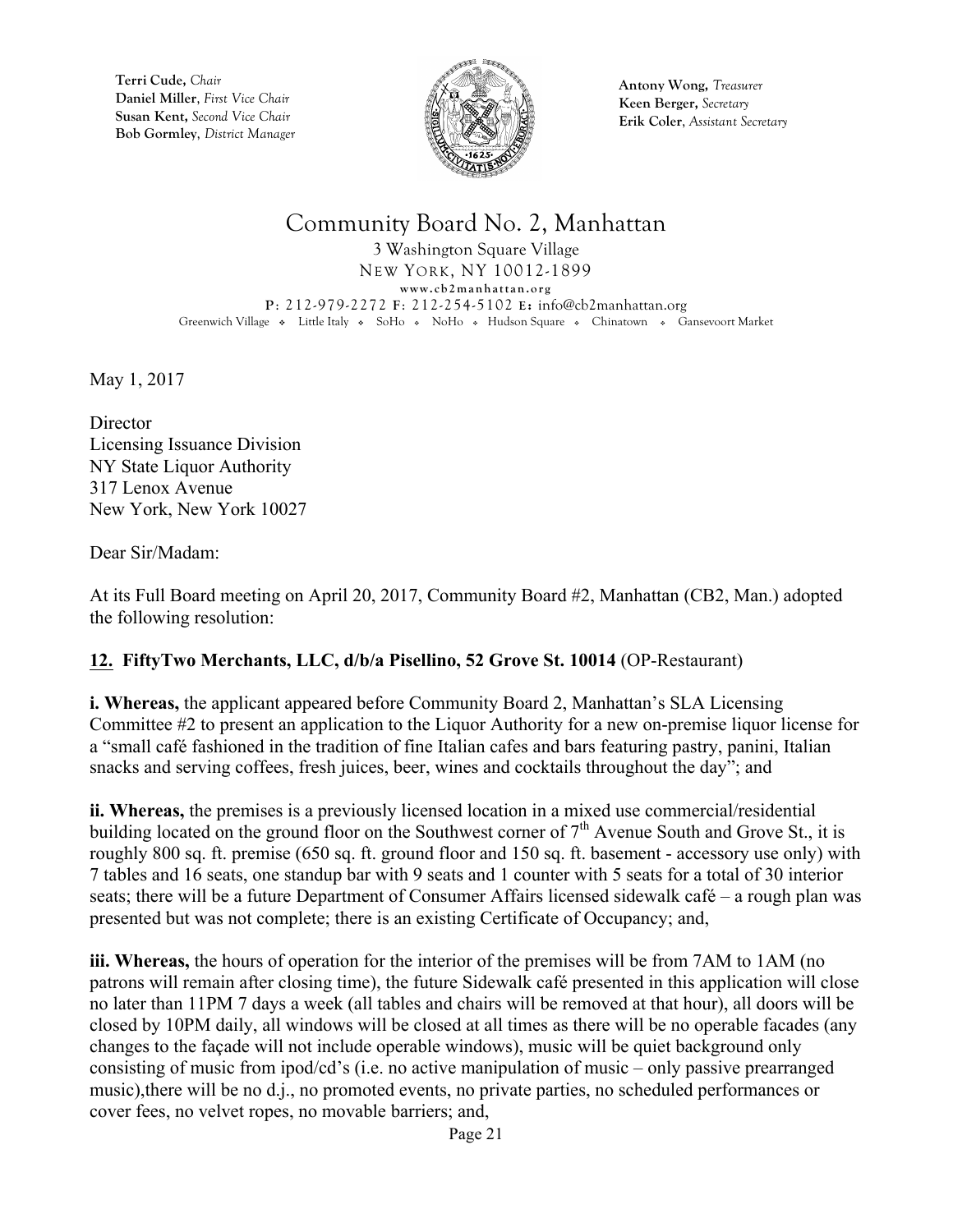**iv. Whereas,** it was noted that the rough plan presented for the proposed future sidewalk café was incomplete and did not include sidewalk obstructions which are applicable to DCA sidewalk licensing regulations and that any future review of inclusion of a sidewalk café into the liquor license should include a schematic for the sidewalk café which has been approved by the New York City Department of Consumer Affairs and reflect all sidewalk obstructions along the Grove St. facade; and

**v. Whereas,** the Applicant executed a stipulations agreement with CB2, Man. that they agreed to submit to the SLA and agreed would be attached and incorporated in to the method of operation on the new restaurant on-premise liquor license stating that:

- 1. Premise will be advertised and operated as a small full service fine café fashioned in the tradition of fine Italian cafes and bars.
- 2. The hours of operation will be on Sunday from 7AM to 1AM 7 days a week. All patrons will be cleared and no patrons will remain after stated closing times.
- 3. The premises, or any portion of the premises will not operate as a "lounge", tavern or sports bar.
- 4. The premise will not have televisions.
- 5. The premises will not permit dancing and will never seek a NYC DCA Cabaret License.
- 6. The premises will not operate a backyard garden or any outdoor area for commercial purposes (not including a licensed sidewalk café).
- 7. The premises will play quiet ambient-recorded background music only on the interior. All music levels and volumes will at all times comply with all New York City Laws and Regulations and will not be audible in adjacent residences at anytime.
- 8. The premises will not have DJ's, live music, cover charges or promoted events.
- 9. The premises will close all doors and windows at 10PM and anytime there is amplified music. There will be no French doors, operable windows or open facades.
- 10. Will not have unlimited drink or unlimited food & drink specials. Will not have "boozy brunches". No pitchers of beer.
- 11. There will be no "bottle service" or the sale of bottles of alcohol except for the sale of bottles of wine products.
- 12. There will be no operable windows.
- 13. Sidewalk Café will close at 11PM 7 days a week (all tables and chairs will be removed at that hour).

**vi. Whereas,** the two Principles also operate 3 other licensed restaurants within CB2, Man., they presented a petition in support with signatures gathered at their other restaurants and presented a letter in support from the local block association; and,

**vii. Whereas,** there are currently approximately 41 On Premise Liquor Licenses within 500 ft of the premises and an unknown number of beer and wine licenses; and,

**THEREFORE BE IT RESOLVED** that CB2, Man. recommends **denial** of a new on premise liquor license for **Fifty Two Merchants, LLC, d/b/a Pisellino, 52 Grove St. 10014 unless** the statements the Applicant has presented are accurate and complete, and that those conditions and stipulations agreed to by the Applicant above are incorporated into the "Method of Operation" on the SLA Restaurant On Premise Liquor License.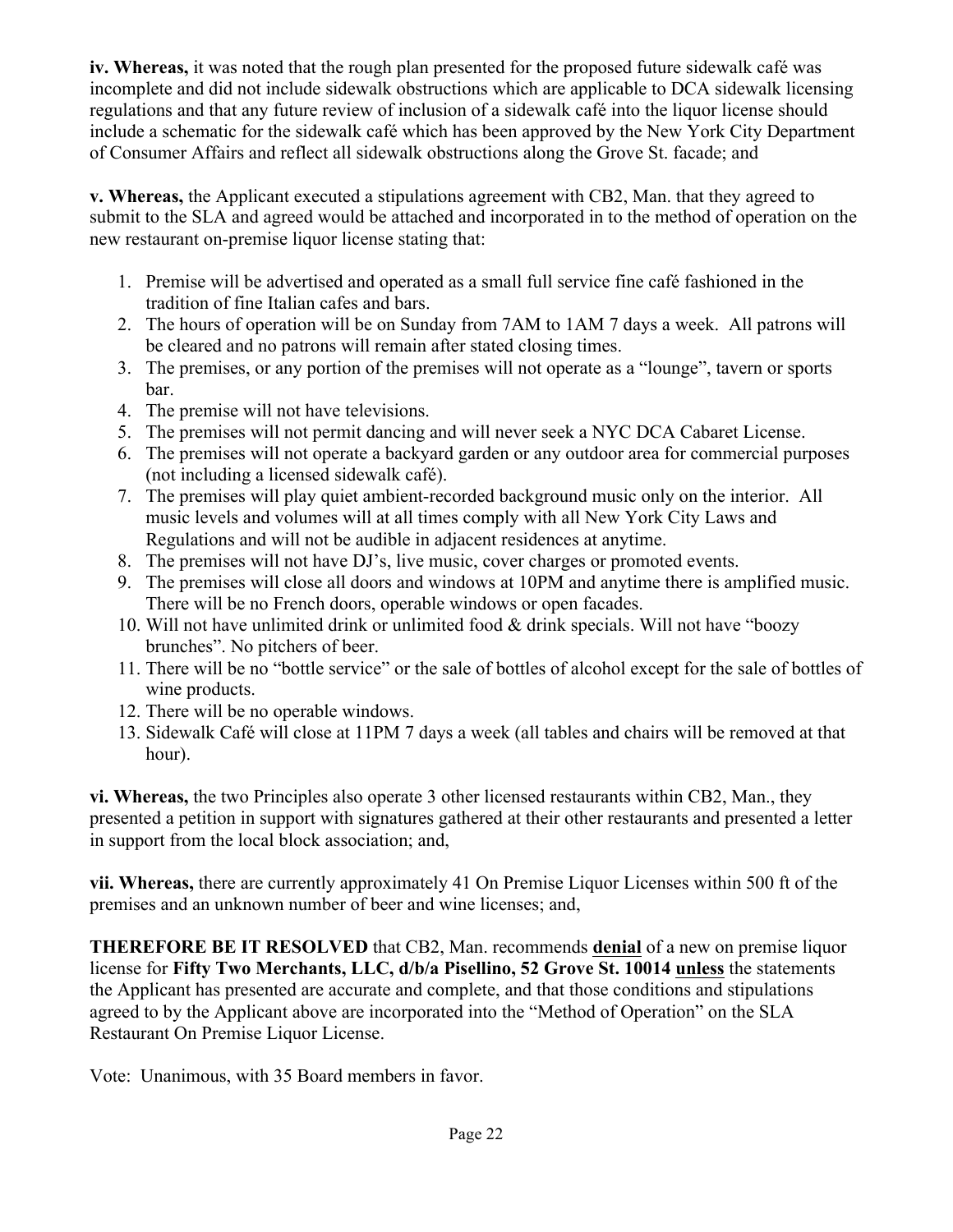

**Antony Wong,** *Treasurer* **Keen Berger,** *Secretary* **Erik Coler**, *Assistant Secretary*

## Community Board No. 2, Manhattan

3 Washington Square Village NEW YORK, NY 10012-1899 **www.cb2manhattan.org P**: 212-979-2272 **F**: 212-254-5102 **E:** info@cb2manhattan.org Greenwich Village • Little Italy • SoHo • NoHo • Hudson Square • Chinatown • Gansevoort Market

May 1, 2017

**Director** Licensing Issuance Division NY State Liquor Authority 317 Lenox Avenue New York, New York 10027

Dear Sir/Madam:

At its Full Board meeting on April 20, 2017, Community Board #2, Manhattan (CB2, Man.) adopted the following resolution:

**13. Smorgasburg Events, LLC, d/b/a N/A, 76 Varick St. 10013 (OP** - Outdoor food & Shopping court with bar and outdoor seating, entertainment level music, live music, special events, private parties - Layover)

Whereas, at this month's CB2, Manhattan's SLA Licensing Committee #2 Meeting on April 13<sup>th</sup>, 2017, the Applicant agreed to return and appear before CB2, Manhattan's SLA Licensing Committee #2 in May 2017 in order to among other things conduct a zoning analysis to determine if the proposed use is in fact an allowable use and if so what capacity the premises can operate at, to determine who owns/controls/allowable use of an adjoining parcel of land which was previously a portion of Avenue of the Americas (formerly known as Sullivan Street) from Canal Street to Grand Street that is in the process of/has been de-mapped and subject to a number of land transactions and easements, to determine if they are able to use that land that was previously Sullivan St/Avenue of the America's extension in order to access the proposed location as the current proposed plans are predicated on this access, and to further develop how special events will be conducted at the location; they will appear to re-present the application with the additional information for consideration at a future CB2 SLA Licensing Committee meeting prior to any filings with the SLA should they proceed;

**THEREFORE BE IT RESOLVED** that CB2, Man. strongly recommends that the SLA **deny** any type of proposed on premise liquor license, tavern wine license, restaurant wine license, any other beer and wine license, corporate change, class change, alteration, transfer, upgrade or changes to any existing license **for Smorgasburg Events, LLC, d/b/a N/A, 76 Varick St. 10013 until** the Applicant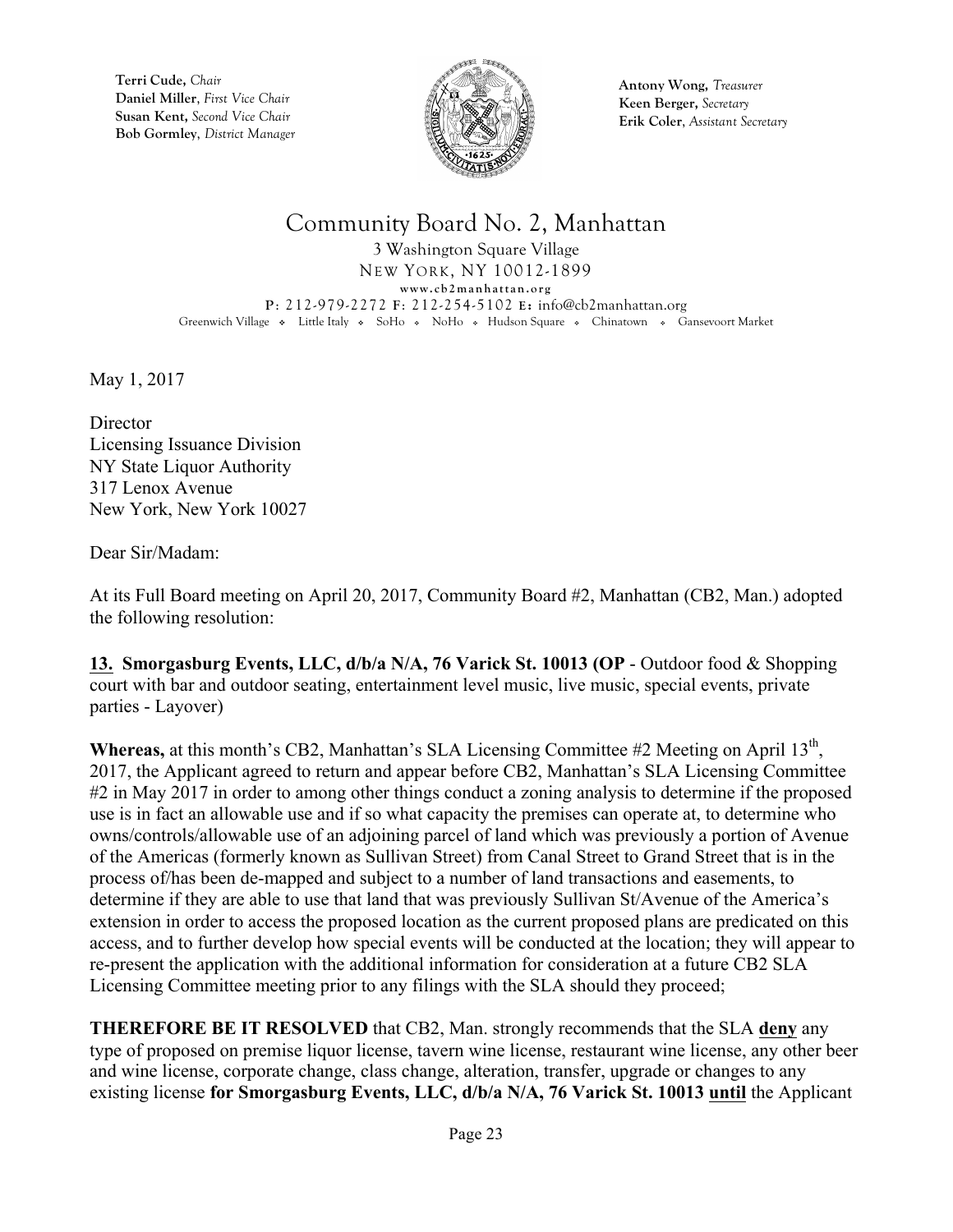has presented their application in front of CB2's SLA Licensing Committee and CB2 has forwarded a recommendation to the SLA and requests that the SLA send this Applicant back to CB2, should this application proceed directly to the SLA, in order that this important step not be avoided and that the concerns of the Community be fully heard.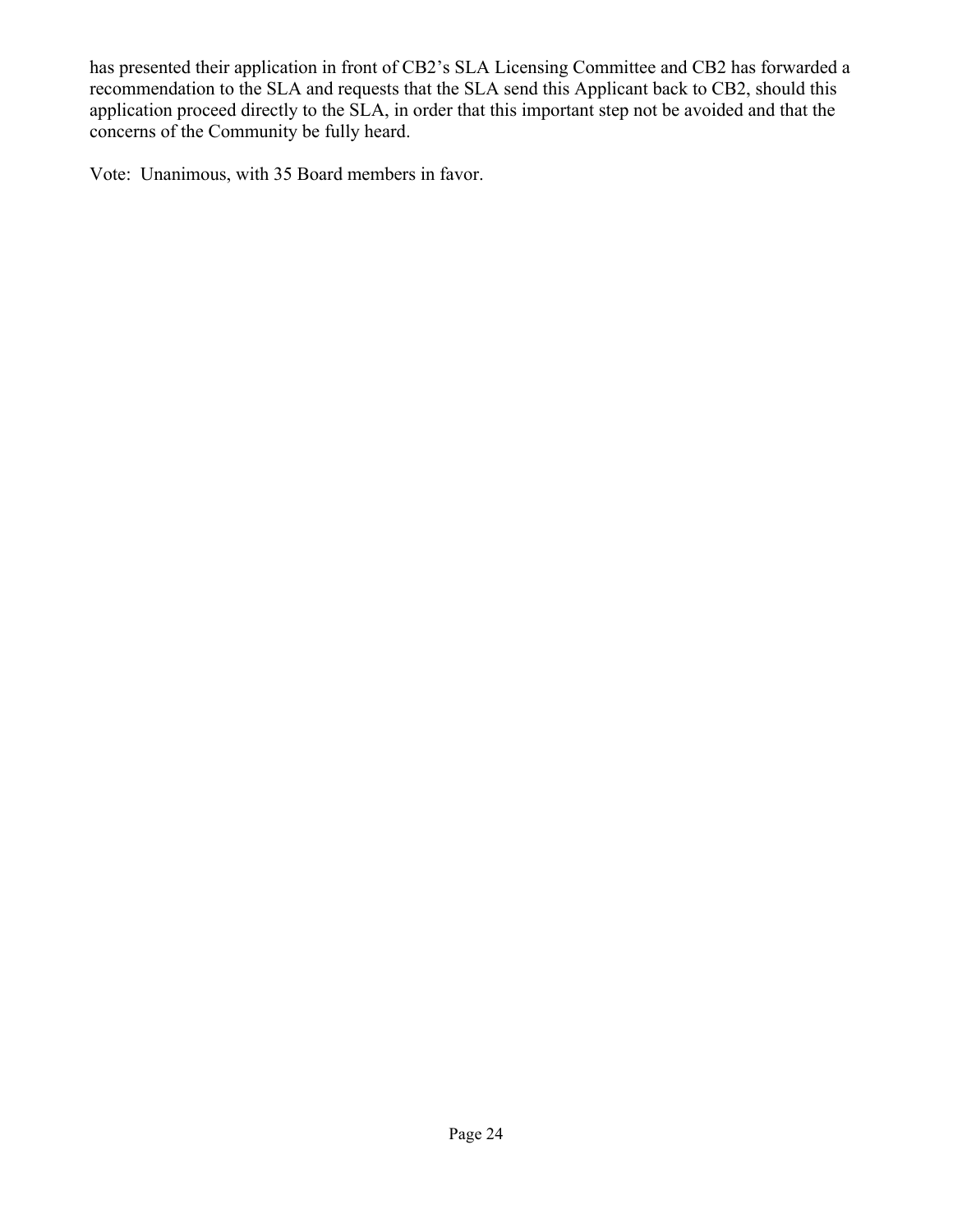

**Antony Wong,** *Treasurer* **Keen Berger,** *Secretary* **Erik Coler**, *Assistant Secretary*

## Community Board No. 2, Manhattan

3 Washington Square Village NEW YORK, NY 10012-1899 **www.cb2manhattan.org P**: 212-979-2272 **F**: 212-254-5102 **E:** info@cb2manhattan.org Greenwich Village • Little Italy • SoHo • NoHo • Hudson Square • Chinatown • Gansevoort Market

May 1, 2017

**Director** Licensing Issuance Division NY State Liquor Authority 317 Lenox Avenue New York, New York 10027

Dear Sir/Madam:

At its Full Board meeting on April 20, 2017, Community Board #2, Manhattan (CB2, Man.) adopted the following resolution:

#### **14. Entity to be formed by Derek Feldman, d/b/a N/A, 210 W. 10th St. 10014** (RW-Layover)

**Whereas,** prior to this month's CB2, Manhattan's SLA Licensing Committee #2 Meeting on April 13th, 2017, the Applicant requested to **layover** this application for a new restaurant wine license and they will resubmit the application for consideration at a future CB2 SLA Licensing Committee meeting prior to any filings with the SLA should they proceed;

**THEREFORE BE IT RESOLVED** that CB2, Man. strongly recommends that the SLA **deny** any type of proposed on premise liquor license, tavern wine license, restaurant wine license, any other beer and wine license, corporate change, class change, alteration, transfer, upgrade or changes to any existing license for Entity to be formed by **Derek Feldman, d/b/a N/A, 210 W. 10th St. 10014** until the Applicant has presented their application in front of CB2's SLA Licensing Committee and CB2 has forwarded a recommendation to the SLA and requests that the SLA send this Applicant back to CB2, should this application proceed directly to the SLA, in order that this important step not be avoided and that the concerns of the Community be fully heard.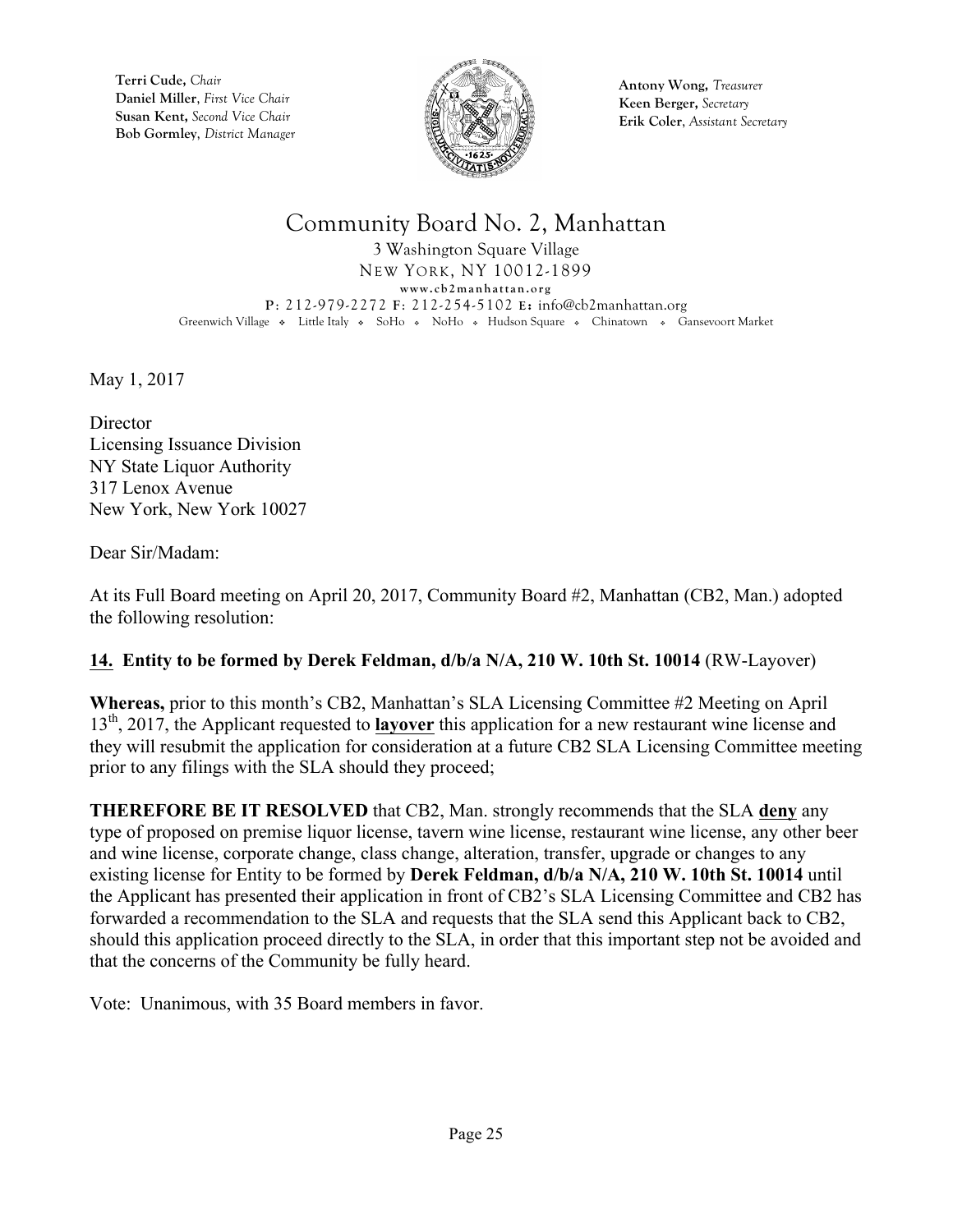

**Antony Wong,** *Treasurer* **Keen Berger,** *Secretary* **Erik Coler**, *Assistant Secretary*

# Community Board No. 2, Manhattan

3 Washington Square Village NEW YORK, NY 10012-1899 **www.cb2manhattan.org P**: 212-979-2272 **F**: 212-254-5102 **E:** info@cb2manhattan.org Greenwich Village • Little Italy • SoHo • NoHo • Hudson Square • Chinatown • Gansevoort Market

May 1, 2017

**Director** Licensing Issuance Division NY State Liquor Authority 317 Lenox Avenue New York, New York 10027

Dear Sir/Madam:

At its Full Board meeting on April 20, 2017, Community Board #2, Manhattan (CB2, Man.) adopted the following resolution:

#### **15. DBT Inc., d/b/a N/A, 26 Carmine St. 10014** (RW-Layover)

**Whereas,** prior to this month's CB2, Manhattan's SLA Licensing Committee #2 Meeting on April 13th, 2017, the Applicant requested to **layover** this application for a new restaurant wine license and they will resubmit the application for consideration at a future CB2 SLA Licensing Committee meeting prior to any filings with the SLA should they proceed;

**THEREFORE BE IT RESOLVED** that CB2, Man. strongly recommends that the SLA **deny** any type of proposed on premise liquor license, tavern wine license, restaurant wine license, any other beer and wine license, corporate change, class change, alteration, transfer, upgrade or changes to any existing license for **DBT Inc., d/b/a N/A, 26 Carmine St. 10014 until** the Applicant has presented their application in front of CB2's SLA Licensing Committee and CB2 has forwarded a recommendation to the SLA and requests that the SLA send this Applicant back to CB2, should this application proceed directly to the SLA, in order that this important step not be avoided and that the concerns of the Community be fully heard.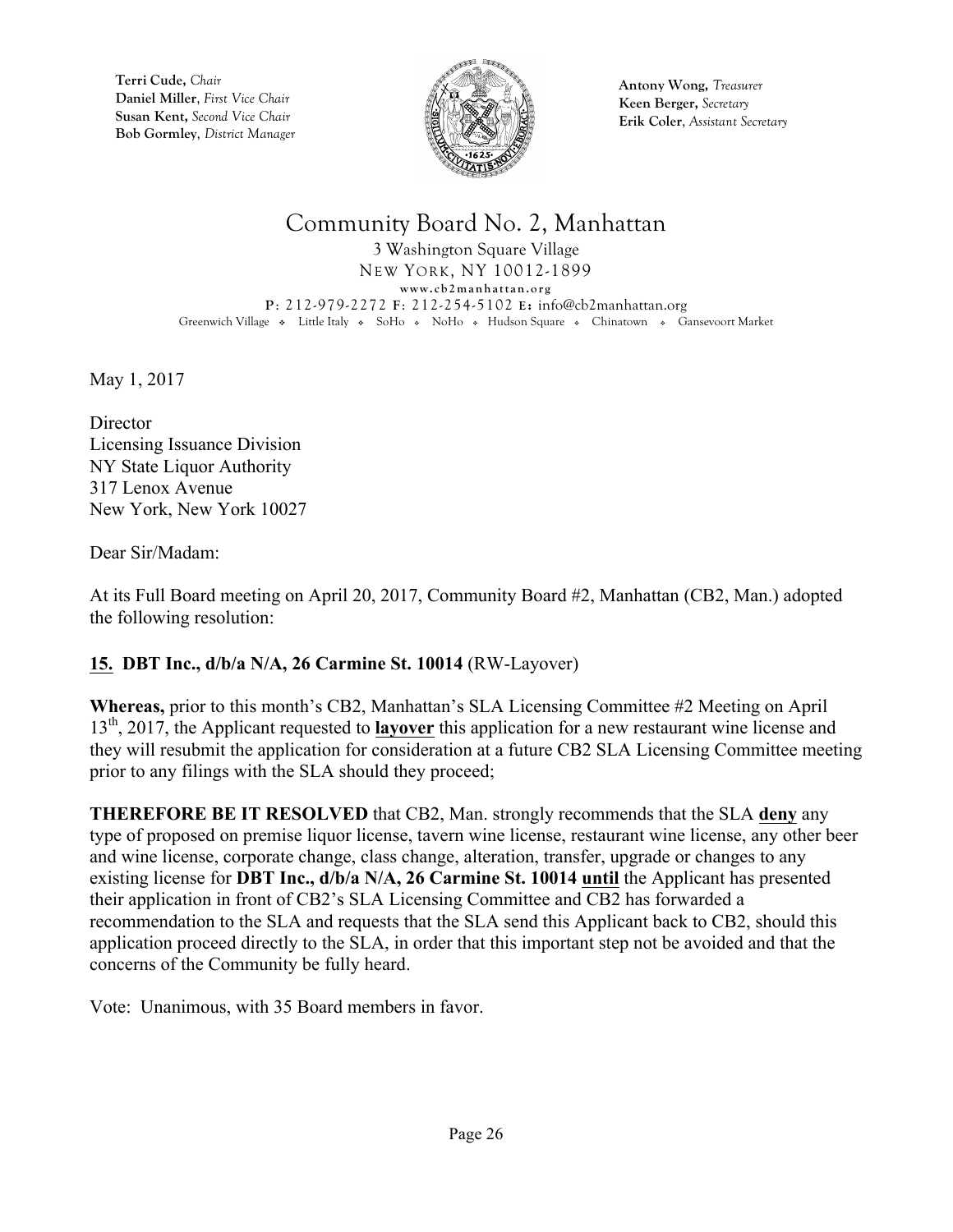

**Antony Wong,** *Treasurer* **Keen Berger,** *Secretary* **Erik Coler**, *Assistant Secretary*

# Community Board No. 2, Manhattan

3 Washington Square Village NEW YORK, NY 10012-1899 **www.cb2manhattan.org P**: 212-979-2272 **F**: 212-254-5102 **E:** info@cb2manhattan.org Greenwich Village • Little Italy • SoHo • NoHo • Hudson Square • Chinatown • Gansevoort Market

May 1, 2017

**Director** Licensing Issuance Division NY State Liquor Authority 317 Lenox Avenue New York, New York 10027

Dear Sir/Madam:

At its Full Board meeting on April 20, 2017, Community Board #2, Manhattan (CB2, Man.) adopted the following resolution:

#### **16. E. Admony on behalf of an entity to be determined, d/b/a TBD, 125 Christopher St. aka 502- 508 Hudson St. 10014** (RW-Withdrawn)

**Whereas,** prior to this month's CB2, Manhattan's SLA Licensing Committee #2 Meeting on April 13th, 2017, the Applicant requested to **withdraw** this application for a new restaurant wine license;

**THEREFORE BE IT RESOLVED** that CB2, Man. strongly recommends that the SLA **deny** any type of proposed on premise liquor license, tavern wine license, restaurant wine license, any other beer and wine license, corporate change, class change, alteration, transfer, upgrade or changes to any existing license for **E. Admony on behalf of an entity to be determined, d/b/a TBD, 125 Christopher St. aka 502-508 Hudson St. 10014 until** the Applicant has presented their application in front of CB2's SLA Licensing Committee and CB2 has forwarded a recommendation to the SLA and requests that the SLA send this Applicant back to CB2, should this application proceed directly to the SLA, in order that this important step not be avoided and that the concerns of the Community be fully heard.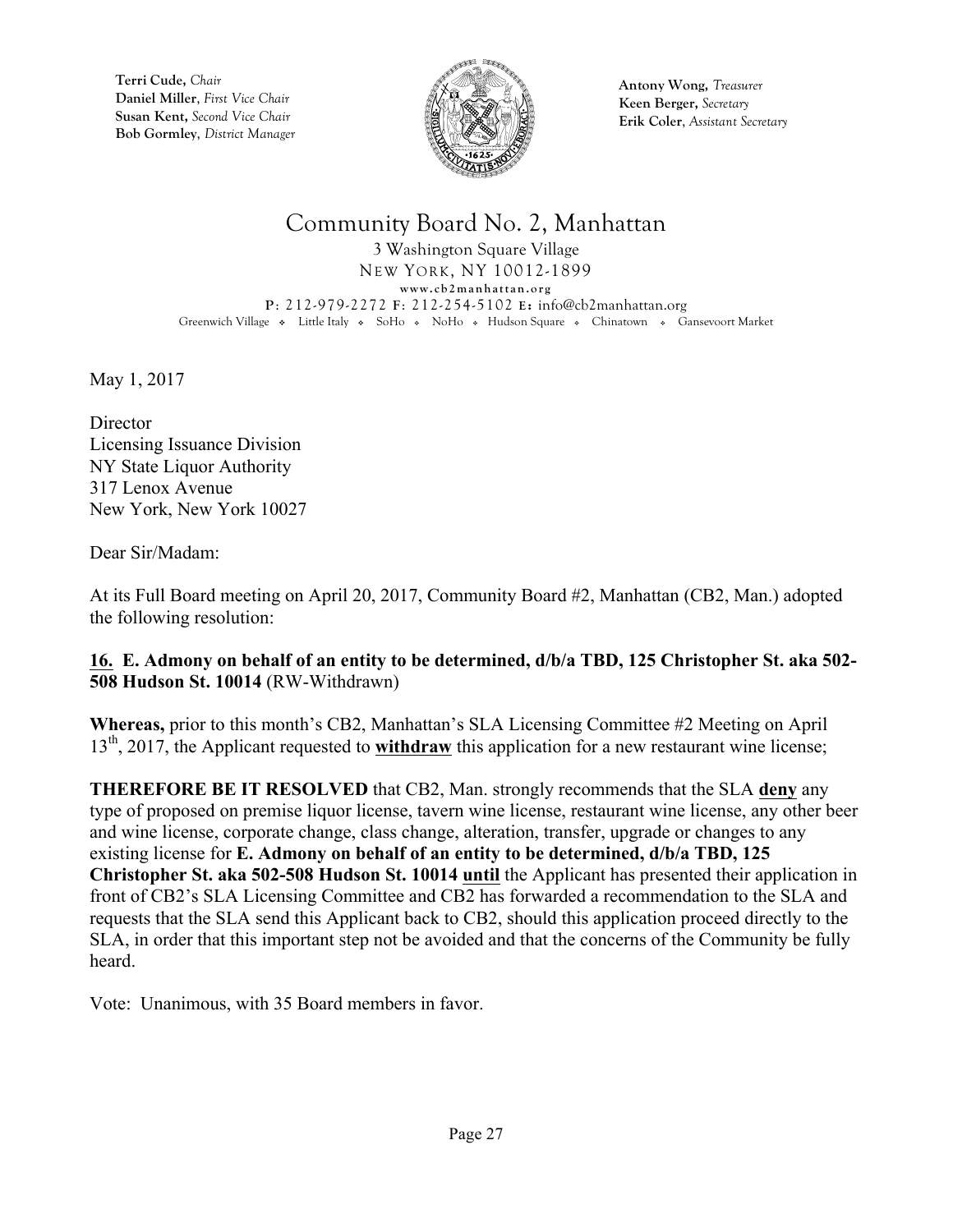

**Antony Wong,** *Treasurer* **Keen Berger,** *Secretary* **Erik Coler**, *Assistant Secretary*

## Community Board No. 2, Manhattan

3 Washington Square Village NEW YORK, NY 10012-1899 **www.cb2manhattan.org P**: 212-979-2272 **F**: 212-254-5102 **E:** info@cb2manhattan.org Greenwich Village • Little Italy • SoHo • NoHo • Hudson Square • Chinatown • Gansevoort Market

May 1, 2017

**Director** Licensing Issuance Division NY State Liquor Authority 317 Lenox Avenue New York, New York 10027

Dear Sir/Madam:

At its Full Board meeting on April 20, 2017, Community Board #2, Manhattan (CB2, Man.) adopted the following resolution:

#### **17. Big Ciccio Corp. or Entity to be formed, d/b/a Big Ciccio, 112-114 Perry St. 10014** (OP-Layover)

**Whereas,** prior to this month's CB2, Manhattan's SLA Licensing Committee #2 Meeting on April 13th, 2017, the Applicant requested to **layover** this application for a new on-premise liquor license and they will resubmit the application for consideration at a future CB2 SLA Licensing Committee meeting prior to any filings with the SLA should they proceed;

**THEREFORE BE IT RESOLVED** that CB2, Man. strongly recommends that the SLA **deny** any type of proposed on premise liquor license, tavern wine license, restaurant wine license, any other beer and wine license, corporate change, class change, alteration, transfer, upgrade or changes to any existing license for **Big Ciccio Corp. or Entity to be formed, d/b/a Big Ciccio, 112-114 Perry St. 10014 until** the Applicant has presented their application in front of CB2's SLA Licensing Committee and CB2 has forwarded a recommendation to the SLA and requests that the SLA send this Applicant back to CB2, should this application proceed directly to the SLA, in order that this important step not be avoided and that the concerns of the Community be fully heard.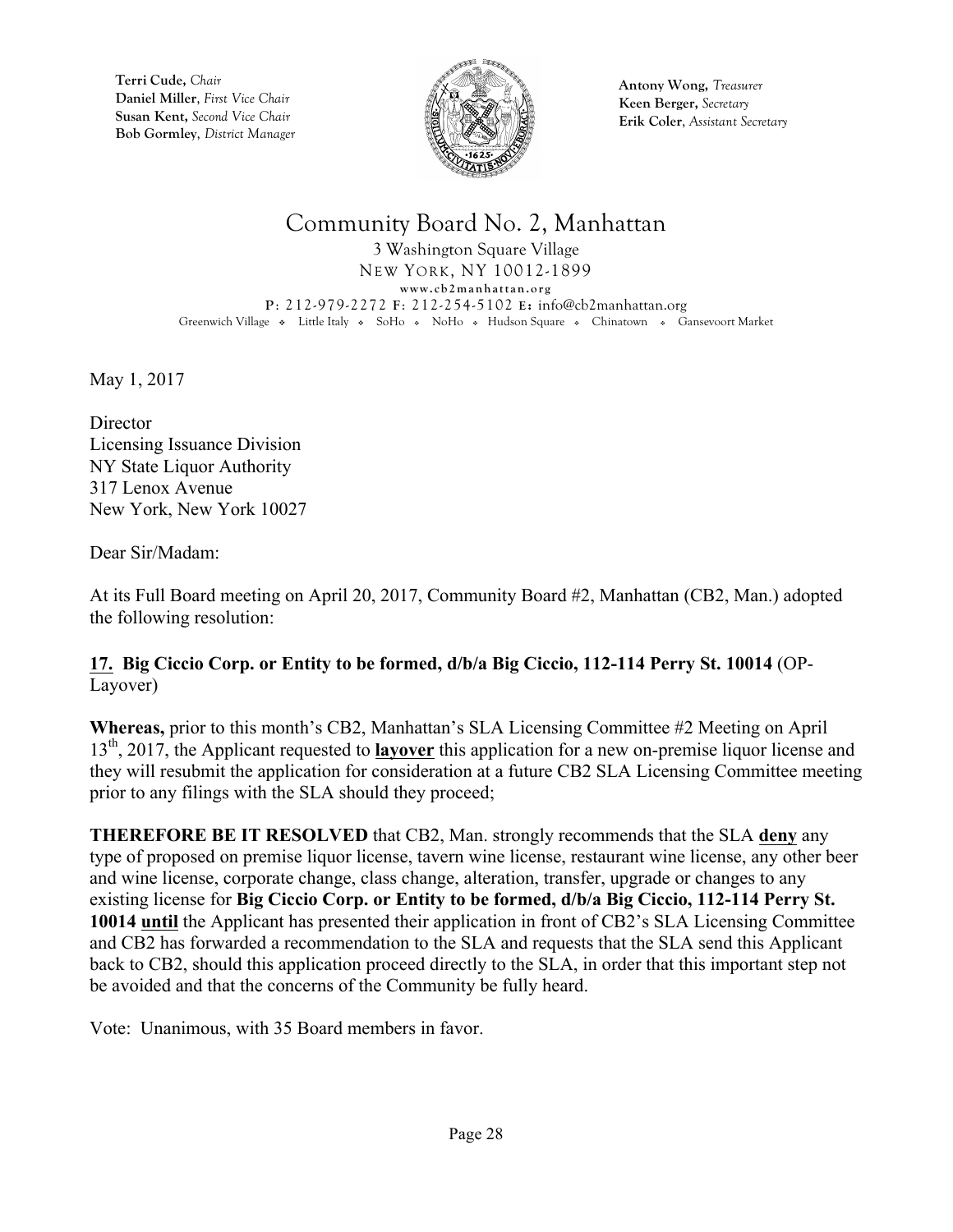

**Antony Wong,** *Treasurer* **Keen Berger,** *Secretary* **Erik Coler**, *Assistant Secretary*

# Community Board No. 2, Manhattan

3 Washington Square Village NEW YORK, NY 10012-1899 **www.cb2manhattan.org P**: 212-979-2272 **F**: 212-254-5102 **E:** info@cb2manhattan.org Greenwich Village • Little Italy • SoHo • NoHo • Hudson Square • Chinatown • Gansevoort Market

May 1, 2017

**Director** Licensing Issuance Division NY State Liquor Authority 317 Lenox Avenue New York, New York 10027

Dear Sir/Madam:

At its Full Board meeting on April 20, 2017, Community Board #2, Manhattan (CB2, Man.) adopted the following resolution:

#### **18. Eli Zabar, LLC, d/b/a Eli's Night Shift, 38 W. 8th St. 10011 (OP-Withdrawn)**

**Whereas**, prior to this month's CB2, Manhattan's SLA Licensing Committee #2 Meeting on April 13<sup>th</sup>, 2017, the Applicant requested to **withdraw** this application for a new on-premise liquor license;

**THEREFORE BE IT RESOLVED** that CB2, Man. strongly recommends that the SLA **deny** any type of proposed on premise liquor license, tavern wine license, restaurant wine license, any other beer and wine license, corporate change, class change, alteration, transfer, upgrade or changes to any existing license for **Eli Zabar, LLC, d/b/a Eli's Night Shift, 38 W. 8th St. 10011 until** the Applicant has presented their application in front of CB2's SLA Licensing Committee and CB2 has forwarded a recommendation to the SLA and requests that the SLA send this Applicant back to CB2, should this application proceed directly to the SLA, in order that this important step not be avoided and that the concerns of the Community be fully heard.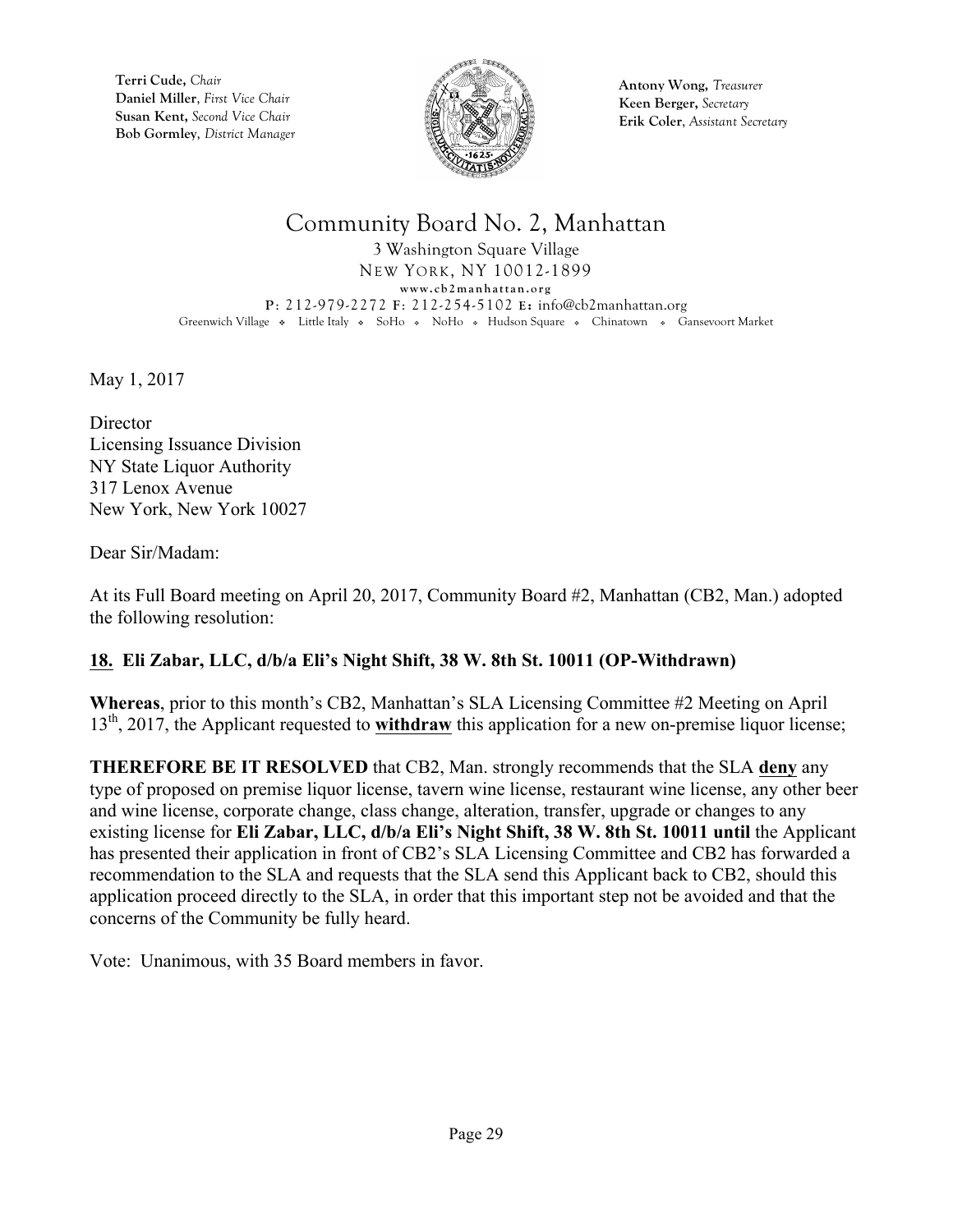

**Antony Wong,** *Treasurer* **Keen Berger,** *Secretary* **Erik Coler**, *Assistant Secretary*

## Community Board No. 2, Manhattan

3 Washington Square Village NEW YORK, NY 10012-1899 **www.cb2manhattan.org P**: 212-979-2272 **F**: 212-254-5102 **E:** info@cb2manhattan.org Greenwich Village • Little Italy • SoHo • NoHo • Hudson Square • Chinatown • Gansevoort Market

May 1, 2017

**Director** Licensing Issuance Division NY State Liquor Authority 317 Lenox Avenue New York, New York 10027

Dear Sir/Madam:

At its Full Board meeting on April 20, 2017, Community Board #2, Manhattan (CB2, Man.) adopted the following resolution:

#### **19. 29-33 Ninth Avenue, LLC, d/b/a TBD, 29-35 Ninth Ave. 10014 (OP-Layover)**

**Whereas**, prior to this month's CB2, Manhattan's SLA Licensing Committee #2 Meeting on April 13th, 2017, the Applicant requested to **layover** this application for a new on-premise liquor license and they will resubmit the application for consideration at a future CB2 SLA Licensing Committee meeting prior to any filings with the SLA should they proceed;

**THEREFORE BE IT RESOLVED** that CB2, Man. strongly recommends that the SLA **deny** any type of proposed on premise liquor license, tavern wine license, restaurant wine license, any other beer and wine license, corporate change, class change, alteration, transfer, upgrade or changes to any existing license for **Big Ciccio Corp. or Entity to be formed, d/b/a Big Ciccio, 112-114 Perry St. 10014 until** the Applicant has presented their application in front of CB2's SLA Licensing Committee and CB2 has forwarded a recommendation to the SLA and requests that the SLA send this Applicant back to CB2, should this application proceed directly to the SLA, in order that this important step not be avoided and that the concerns of the Community be fully heard.